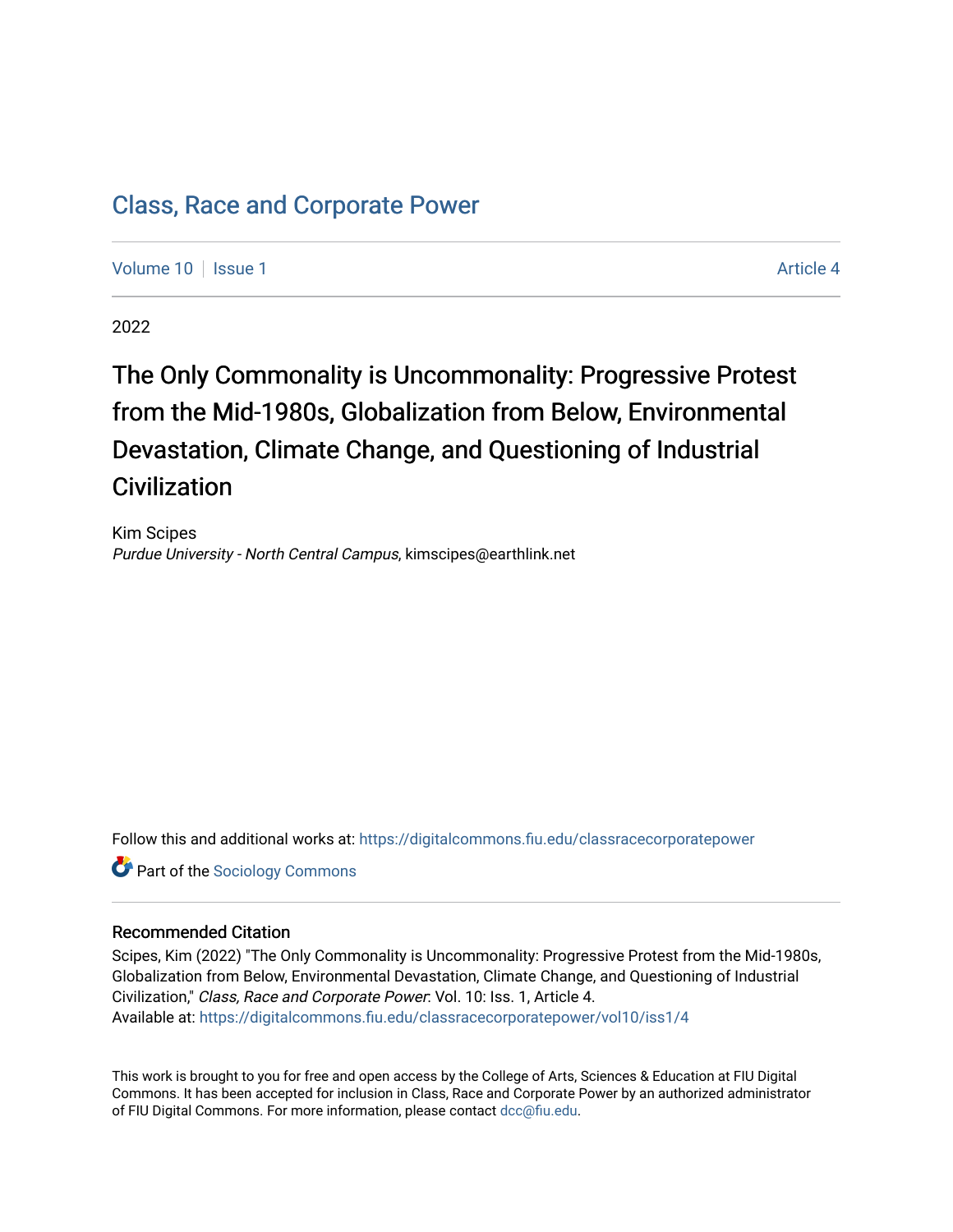## The Only Commonality is Uncommonality: Progressive Protest from the Mid-1980s, Globalization from Below, Environmental Devastation, Climate Change, and Questioning of Industrial Civilization

## **Abstract**

Noting the extensive number of progressive protests, mobilizations, and social disruption from below since the mid-1980s, not just in the US but around the world, this article suggests that what is going on is the expansion of the global economic and social justice movement, a bottom-up form of globalization. It suggests that this is, ultimately, a rejection of industrial civilization itself. And it points out, through an examination of the effects of climate change, that the continued existence of industrial civilization is imposing a burden on the peoples of the world that far outweighs its benefits, and suggests that protests will expand as more and more people understand the costs of industrial civilization.

#### Keywords

globalization, social disruption, global economic and social justice movement, climate change, industrial civilization

## Cover Page Footnote

Kim Scipes is a Professor of Sociology at Purdue University Northwest in Westville, Indiana, USA. He has been working to build global labor solidarity since 1983, and has published four books and over 240 articles and book reviews in the US and in 11 other countries, almost all on workers and their organizations. A list of Dr. Scipes' publications, many with links to original articles, can be accessed at https://www.pnw.edu/faculty/kim-scipes-ph-d/publications/. His latest book is titled "Building Global Labor Solidarity: Lessons from the Philippines, South Africa, Northwestern Europe, and the United States" (Lexington Books, 2021).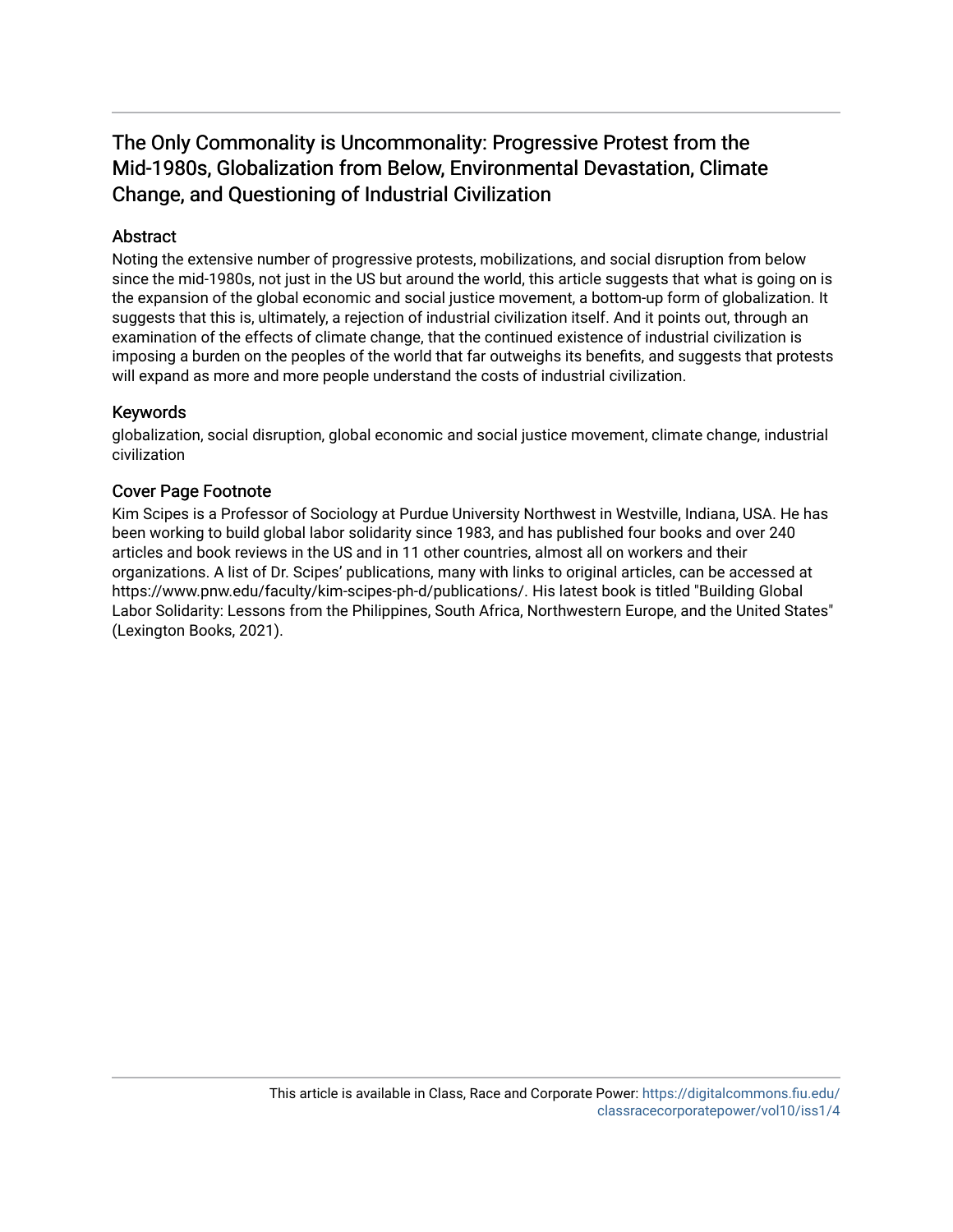The world has been and continues to be buffeted by (seemingly) endless protests, mobilizations, and social disruption since the mid-1980s. It is not just taking place in the US, but is happening all over the world.<sup>1</sup> How can we make sense of it all?

## **PEOPLE ARE ACTING**

Challenges to the status quo, the established social order of a number of countries respectively, have been many. The first was the great turmoil in Asia, beginning in the Philippines in 1986 with the expulsion of Ferdinand Marcos from power—the initial "People's Power" uprising<sup>2</sup> and this turmoil extended into South Korea, Burma, Tibet, Taiwan, China (Tiananmen Square), Bangladesh, Nepal, Thailand, and Indonesia (Katsiaficas, 2012, 2013). And then came 1989 in Eastern Europe, with the fall of the Berlin Wall, and the dissolution of the Soviet empire (removing the countries of Bulgaria, Czechoslovakia, "East" Germany, Poland, and Rumania from Soviet control)<sup>3</sup> and, ultimately the Soviet Union itself. And then there was the "fall" of South Africa (Baskin, 1991). In late 1999, there was the "Battle of Seattle," where protestors blocked the World Trade Organization meetings (Solnit and Solnit, 2009; Thomas, 2000); and these were followed by a number of protests at major political/economic meetings in Quebec, Italy, Cancun, etc. (Starr, 2005). And there was the rebellion within the labor movement in the United States, challenging the AFL-CIO's foreign policy program (Scipes, 2010a, 2010b,  $2012a$ ).<sup>4</sup>

In between the two waves of upsurge was the emergence and development of the "pink tide" in several Latin American countries, beginning in Venezuela in 1998 with the election of Hugo Chavez as President (Ciccariello-Maher, 2013; Ellner, 2008; Ellner and Hellinger, eds, 2003; Hardy, 2007; Wilpert, 2007). This extended into Bolivia and Ecuador, as well as to other countries of the continent, as people utilized electoral politics to reject the established status quo and seek substantial social change.<sup>5</sup> And later, we see social change from below develop in Chile in 2021 (Corrasco Núñez and Daphne, 2022).

<sup>&</sup>lt;sup>1</sup> This author is aware that there have been protests, demonstrations, etc. that have been initiated from the right wing of the political spectrum in the US and around the world. Sometimes, they have even been able to capture the head of state position, such as with Donald Trump in the US, Scott Morrison in Australia, Jair Bolsonaro in Brazil, and Viktor Orban in Hungary. However, I chose to limit my focus herein to the progressive, or life-enhancing efforts that are considered left-of-center.

<sup>&</sup>lt;sup>2</sup> One book that focuses on the organization of workers in the Philippines as a key component of social change, and which presents an overview of the efforts to overthrow Marcos and then discusses workers' efforts during the succeeding Aquino regime, is Scipes, 1996. For an in-depth examination of the pre-planned coup attempt by a small group of "rebels" to overthrow Marcos, that incompetently required Catholic Church leaders to try to save it and was saved solely by the responses of millions of Filipinos, see McCoy, 1999: 222-258. For a fascinating memoir of a family of activists were who were active in the struggle against Marcos, see Quimpo and Quimpo, 2012. <sup>3</sup> Key to this was the rebellion in Poland; see Bloom, 2014.

<sup>4</sup> While much of this rebellion was focused against the AFL-CIO foreign policy program itself, for Fred Hirsch, myself, and some others, it was "to advance the larger project of building international labor solidarity, while seeing the AFL-CIO's foreign policy program as a major impediment to this larger project" (Scipes, 2010a: 216, endnote #1). For some of the latest writing, specifically trying to develop a theoretical understanding of this larger project also known as "global" labor solidarity and "transnational" labor solidarity—see Nastovski, 2021, 2022; Scipes, 2016b; 2021.

<sup>5</sup> For a critical evaluation of the "pink tide" phenomenon, see Ellner, ed., 2020. This is not to suggest that are no social movements in Latin America; for an excellent overview, see Ronaldo Munck, 2020.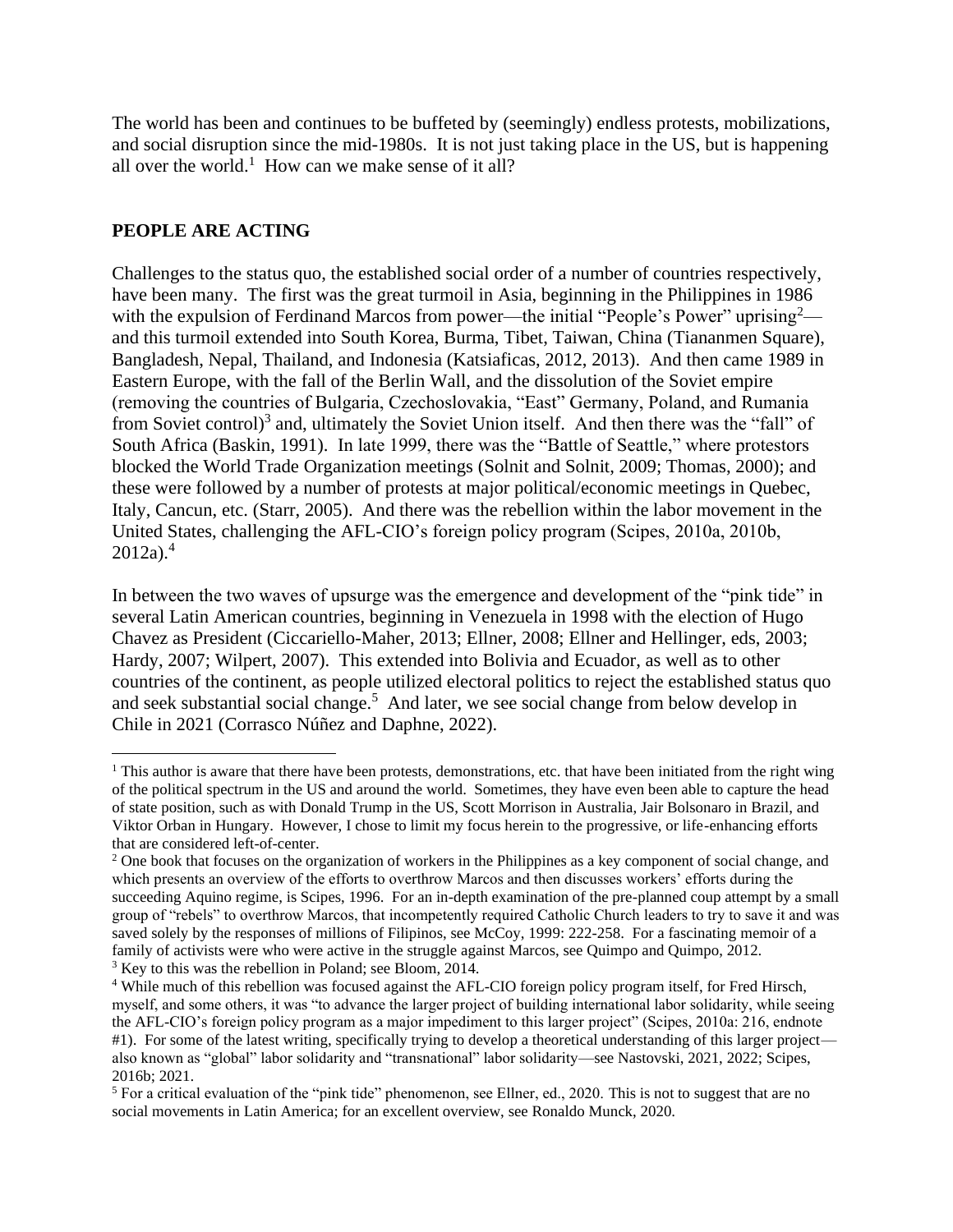The second wave of upsurge began in 2011, with the upsurge in Tunisia, leading to the "Arab Spring," with rebellion in Egypt, Libya, Syria (Prashad, 2012, and see Moghadam, 2020), and then into Greece, Italy, Spain, and the UK (Castells, 2012; Mason, 2012). But this also includes the uprising in Madison, Wisconsin in early 2011 (Buhle and Buhle, eds., 2011; Nichols, 2012; and Yates, ed., 2012),<sup>6</sup> as well as the Occupy Wall Street Movement that spread to over 900 cities and towns across the US and then to over 1500 around the world, along with struggles across North America (Klein, 2014; Jaffee, 2016; Jobin-Leeds, 2016; Smucker, 2017).<sup>7</sup> In 2020, protests erupted all across the United States, particularly in response to the murder of George Floyd in Minneapolis—one estimate is that approximately 26 million people mobilized (Buchanan, Bui, and Patel, 2020) **—**and in India, millions of farmers and their supporters went on strike in 2020 (Sandhu, 2022). 8

Yet throughout this time, working people have been engaged in fights for dignity and social improvement. We see massive protests in countries such as China and India, often around workplace and production-related issues but also challenging environmental devastation (for China, among others, see Chan, Selden, and Ngai, 2020; Ren, ed., 2016; see also Ness, 2016: 107-147; for India, see Sandhu, 2022). Struggles are taking place around the world, in many countries, economic sectors, industries, regions, workplaces, etc. (among others, see Alimahomed-Wilson and Ness, eds., 2018; Buckley, 2021: 86-88; Ness, 2016; Nowak, 2019; O'Brien, 2019; Ovetz, ed., 2020; Scipes, 2018a, 2018b, 2020a, 2020b, 2021).

This is an incredible rebellion by tens if not hundreds of millions of ordinary women and men across the globe, in roughly a 35-year period, protesting the denigration of life, limitations in their material well-being, and/or opposing the destruction of the natural world (see Jensen, Keith, and Wilbert, 2021; Kaufman, 2020), and this spans countries in both the so-called developed and developing worlds. While some expressed their sentiments through voting in electoral projects, most of this turmoil unveiled itself in the streets, and millions have asserted their determination to improve things for themselves and their respective country, and oftentimes with an awareness that it was happening in other countries as well. $9$ 

<sup>6</sup> For a review of all three books, see Scipes, 2012b.

<sup>7</sup> Arguably, the two Presidential campaigns by Bernie Sanders in 2016 and 2020—especially the former—could be seen as a protest movement, albeit generally limited to electoral politics.

<sup>&</sup>lt;sup>8</sup> While some, like Samir Amin (2017: 113), argue that these rebellions "are closely linked to capitalism," it is argued here that they are much broader than that; i.e., that while some may be correctly attributed to responses to capitalism, many go way beyond the economic and political relations of capitalism to challenge the entire established social order.

<sup>&</sup>lt;sup>9</sup> George Katsiaficas, following Herbert Marcuse, conceptualized this awareness of grassroots mobilization in other countries and around the world as the "eros effect." Initially developed to understand the global upsurge by the New Left in the late 1960s-early 1970s (Katsiaficas, 1987), he has now consciously extended it to the rebellions across Asia (Katsiaficas, 2012, 2013).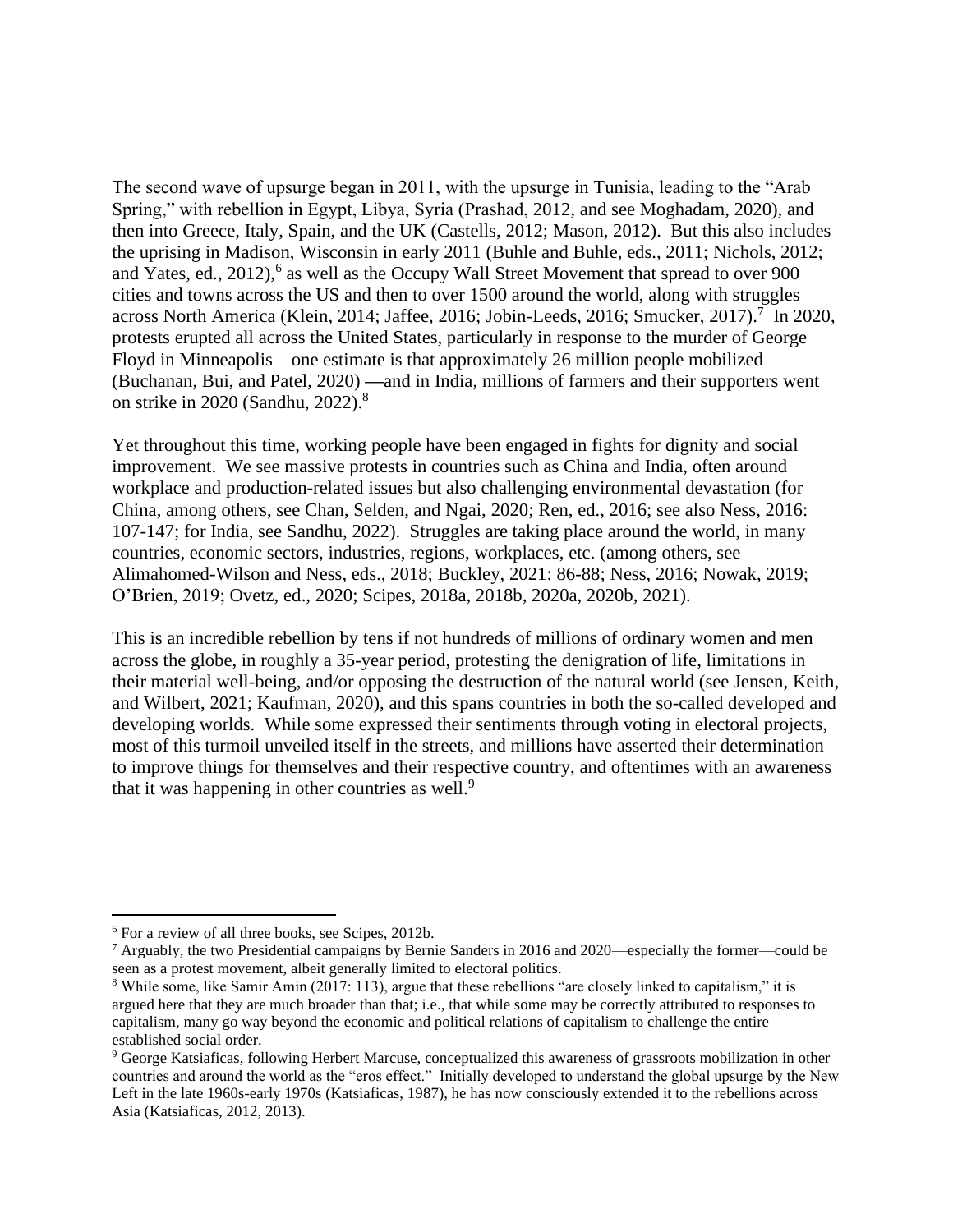## **SOMETHING'S HAPPENING HERE: 10 WHAT'S GOING ON?**

With some idea of these protests occurring around the world, how do we make sense of them: what is going on?

First of all, it must be recognized that much more is going on that has been referred to above; what is mentioned is only some of the protests/mobilizations known, written about, and published. In China, for example,

*From the early 1990s, a period of accelerated market-oriented reforms and rapid social change, conflicts multiplied between employees and management. Public security officials began to release statistics on 'mass incidents'. This allencompassing category included strikes, protests, riots, sit-ins, rallies, demonstrations, traffic blockades, and other unspecified forms of unrest. The mass incidents ranged widely from protests against unpaid wages and illegal layoffs, to labor and environmental disputes, to religious, ethnic, and political clashes involving workers and other victims who resisted rights encroachment by targeting authority in diverse ways.*

*The number of mass incidents each year increased from 8,700 in 1993, the first year for which official data is available, to 32,000 in 1999. And the number 'continued to increase at more than 20 percent a year' between 2000 and 2003. In 2005, the official record noted 87,000 cases, rising to 127,000 in 2008 during the world recession—the last time the Chinese Ministry of Public Security released figures* (Chan, Selden, and Ngai, 2020: 155).

And that's in only one country.

Interestingly, one of the things that is noted above is that these are not necessarily all related to the same issue. Obviously, there are protests by workers about workplace conditions, pay, and illegal dismissals, but there are also protests around environmental issues, authoritarianism, gender roles/identities, sexuality, religious disputes, etc. So, the "upsurge" is not about the same thing; this is not a "monolithic" protest movement.

Second, these protests are global. They are taking place around the world. They are taking place in imperial and formerly colonized countries—developed and developed countries, in the sanitized terminology of today—and do not seem to be limited to one region or even one continent of the world.

Yet these protests are not all taking place at the same time. Yes, there is some overlap—and in some cases, even some coordination across national borders or even cross-continents (for labor, see Scipes, ed., 2016, and especially Nastovski, 2016, and Dobrusin, 2016; O'Brien, 2019; Scipes, 2021)—so some are taking place at the same time, and sometimes there might be an upsurge like the "Arab Spring" that takes place in a number of different countries about the same

<sup>10</sup> With thanks to Steven Stills.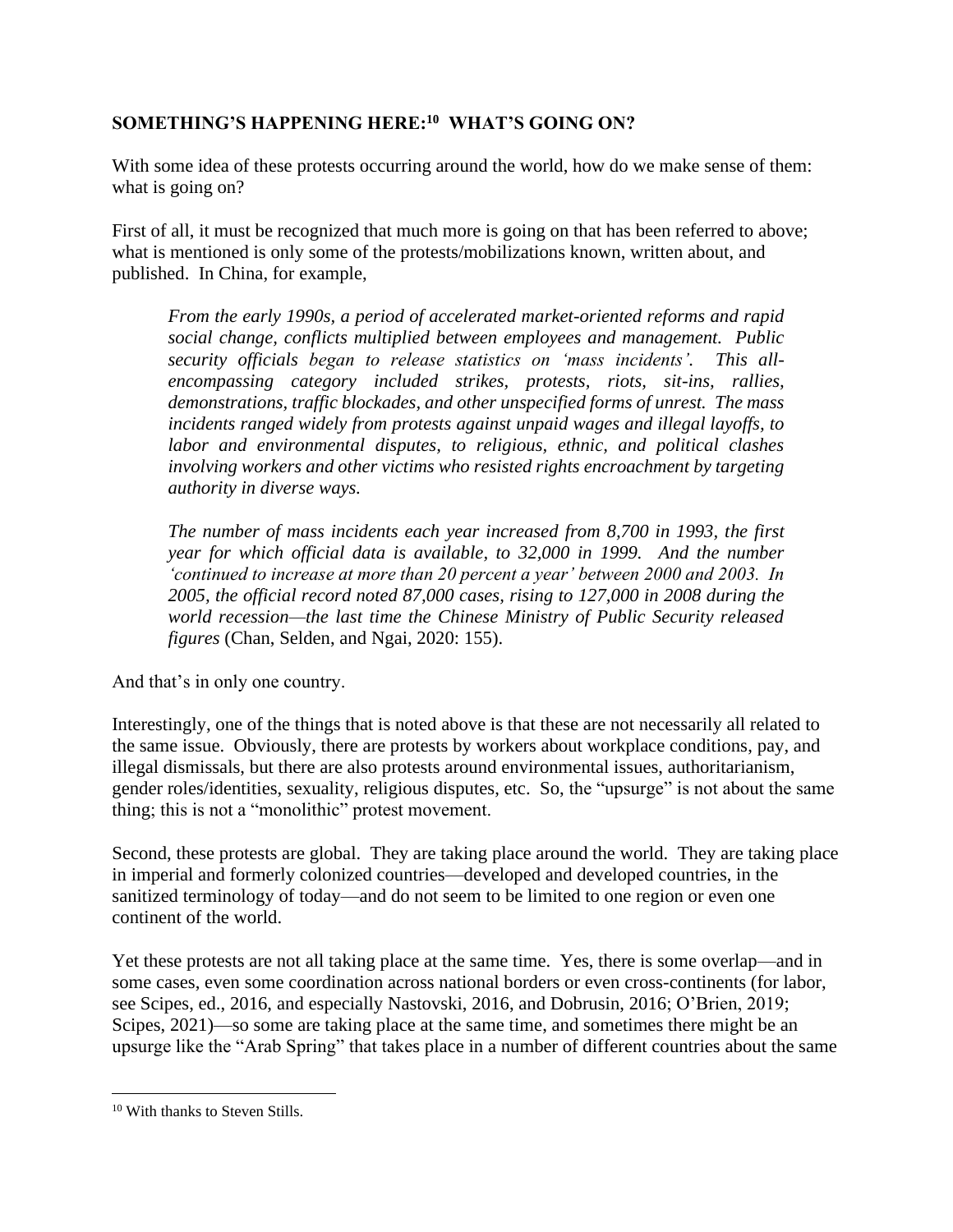time, but there does not seem to be any one thing that triggers the proliferation of protests; there is not one monolithic causal factor.

There is a distinction between "mobilization" and "organization" among protestors and their efforts. Jane McAlevey made the distinction between advocacy, mobilizing, and organizing. She starts off discussing "advocacy," which is not relevant here, but then she distinguishes between mobilizing and organizing:

*Mobilizing … brings large numbers of people into the fight. However, too often they are the same people: dedicated activists who show up over and over at every meeting and rally for all good causes, but without the full mass of their coworkers or community behind them.* 

*…organizing places the agency for success with a continually expanding base of ordinary people, a mass of people never previously involved, who don't consider themselves as activists—that's the point of organizing. In the organizing approach, specific injustices and outrage are the immediate motivation, but the primary goal is to transfer power from the elite to the majority, from the 1 percent to the 99 percent. Individual campaigns matter in themselves, but they are primarily a mechanism for bringing hew people into the change process—and keeping them involved. The organizing approach relies on mass negotiations to win, rather than the closed-door deal making typical of both advocacy and mobilizing. Ordinary people help make the power analysis, design the strategy, and achieve the outcome. They are essential and they know it* (emphasis added) (McAlevey, 2016: 10).

In other words, while activists *have* been able to mobilize huge numbers of people at time and have been able to achieve huge short-term affects, because they are usually not organized, these protests cannot be sustained long enough to force large concessions; therefore, almost any upsurge can generally be "ridden-out" by those in power.

And even where people have organized and educated their members—such as in the Philippines (see Scipes, 1996)—limited resources have made it difficult to sustain large-scale mobilizations.

Accomplishments vary. In some cases, such as in the Philippines, Tunisia, and Egypt, dictators were overthrown. In India, reactionary laws were overturned. In other cases, despite often heroic efforts, they were repulsed by the established governments and then dissipated over time (China, Spain, the UK). Some have kept their electoral victories (such as in Venezuela), some have lost their electoral victories (Brazil, Ecuador), some have been denied electoral victories (the UK), and some have seen their liberation efforts undercut by corrupt governmental and/or political party officials (such as in South Africa). Others have seen dictators overthrown, yet replaced with traditional elites (Philippines) or with the established military (Egypt).

In short, the only commonality to all of these efforts is their uncommonality: there certainly does not to appear to be any single causal factor, or even sets of causal factors, that are causing these uprisings.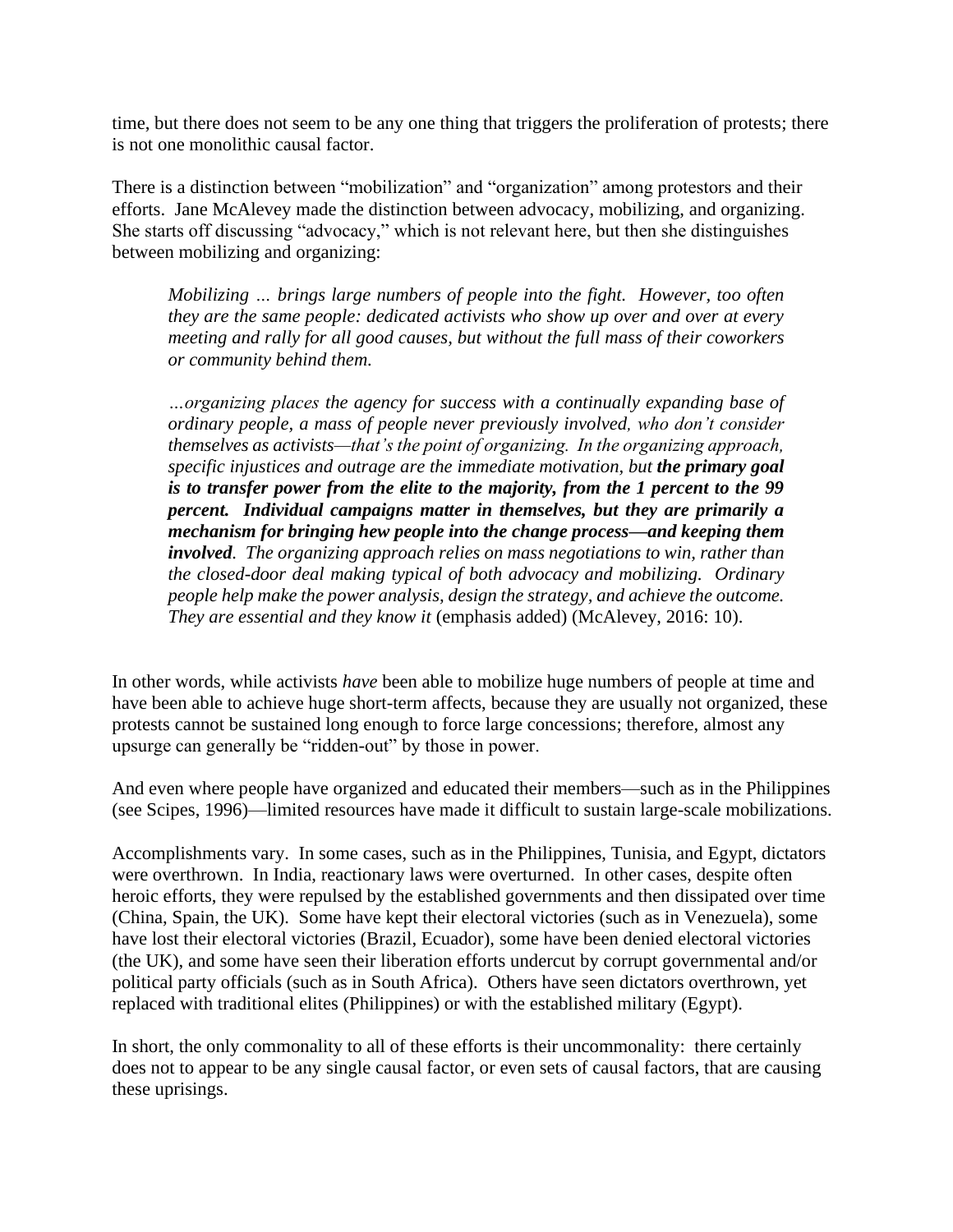However, something *is* going on here. Perhaps we need to approach it from another direction. It is suggested we need to address the term "globalization" to help understand these developments. What we've seen in the post-World War II era is a massive explosion in communications, transportation, international travel, violence (both warfare and CIA/NED operations), and a global dispersion of production and consumption. Tied into these factors is a massive increase in synthetic chemical production, and a massive increase in human populations, with human beings now having a greater impact on the planet than natural developments (Angus, 2016), who quotes

*One feature stands out as remarkable. The second half of the twentieth century is unique in the entire history of human existence on Earth. Many human activities reach take-off points sometime in the twentieth century and have accelerated toward the end of the century. The last 50 years have without doubt seen the most rapid transformation of the human relationship with the natural world in the history of humankind* (emphasis added) (Fred Pearce quoted in Angus, 2016: 38-39).

Covering all of these factors has been a mainstream media that has not critically examined them (see Coteau and Hoynes, 2019).

#### **GLOBALIZATION**<sup>11</sup>

Globalization is an on-going process. Using the term means taking a planetary scope, no longer restricting one's analysis to the level of the nation-state (see, for example, McCoy, 2017, 2021; Nederveen Pieterse, 1989). This does not mean that the nation-state is obsolete, irrelevant, etc., but that we cannot confine our political analysis to just the nation-state level. Jan Nederveen Pieterse expands on this:

*Among analysts and policy makers, North and South, there is an emerging consensus on several features of globalization: globalization is being shaped by technological changes, involves the reconfiguration of states, goes together with regionalization [for example, European Union, Latin Americanization-KS], and is uneven* (Nederveen Pieterse, 2015: 8). 12

<sup>&</sup>lt;sup>11</sup> This section on "globalization" is from the "Introduction" to Scipes' 2016 edited collection, Building Global Labor Solidarity in a Time of Accelerating Globalization: 2-3, 11-12, and 16-17. While this was initially focused on global labor, I am expanding it here to help understand what is happening with people around the world, workers as well as many others.

 $12$  This point about unevenness is very important. It means that these processes affect countries differentially, and they can hit at different times, with different intensities, and so forth. In fact, they can affect different regions in the same countries differentially. In other words, the idea that globalization is a single, monolithic force, sweeping countries at the same time and with the same force, is a myth.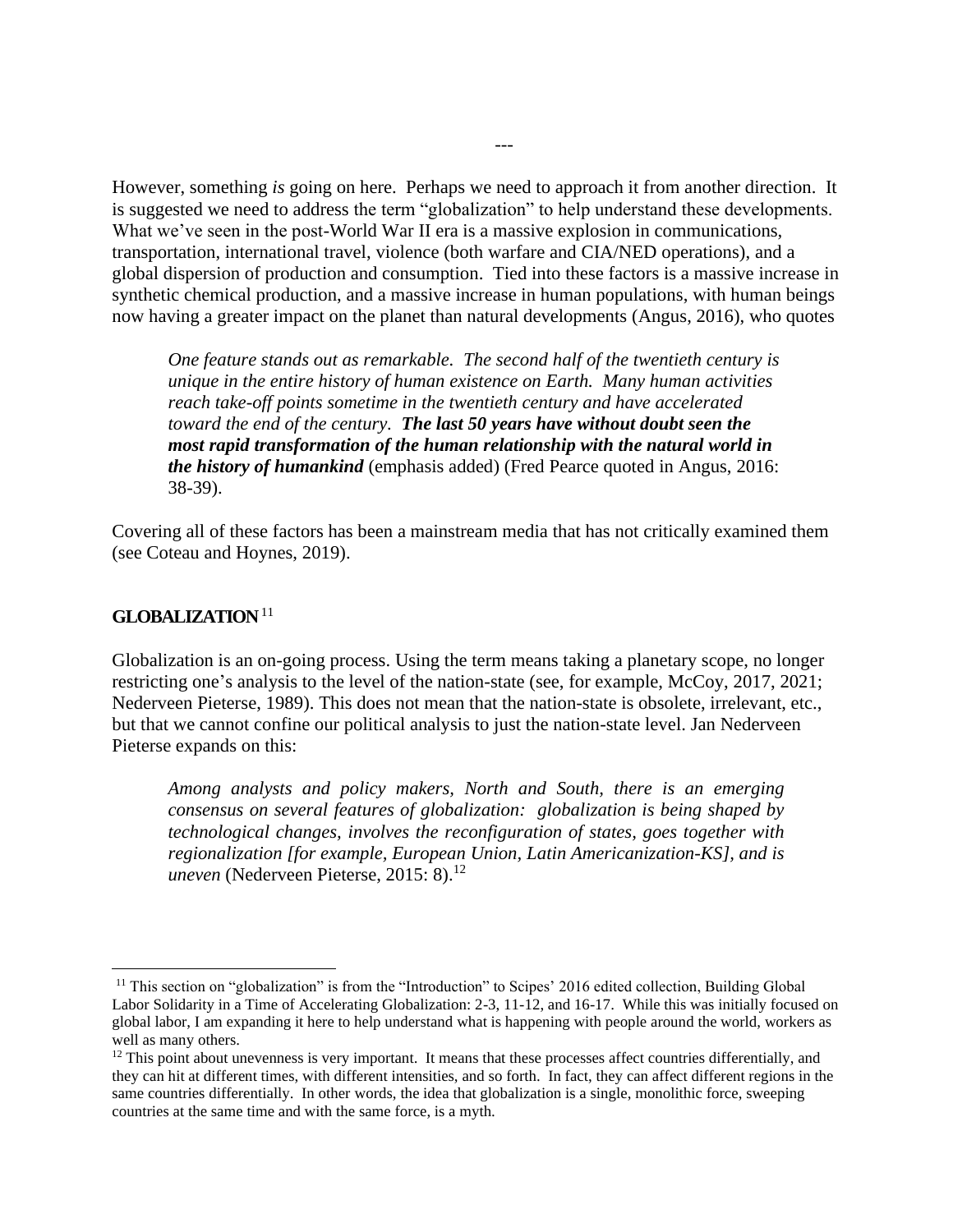He further writes that while people oftentimes refer to time-space compression, "It means that globalization involves more intensive interaction across wider space and in shorter time than before" (Nederveen Pieterse, 2015: 8).

#### **Issues Concerning Globalization**

There are issues, however, concerning globalization where there are still considerable controversies. Following Nederveen Pieterse, this author argues that in addition to the above, globalization is multidimensional (i.e., cannot be confined to just one aspect, such as economics, but includes things like politics and culture) and should be seen as a long-term phenomenon that began thousands of years ago "in the first migrations of peoples and longdistance trade connections and subsequently accelerates under particular conditions (the spread of technologies, religions, literacy, empires, capitalism" (Nederveen Pieterse, 2015: 70-71). In other words, globalization *predates* capitalism and modernity, which means it predates the "West." And, of course, that it did not begin in the 1970s.

While globalization is a much broader, deeper, and longer set of processes than is usually recognized, these processes began accelerating in the early 1970s.

*If globalization during the second half of the twentieth century coincided with the 'American Century' and the period 1980-2000 coincided with the dominance of Anglo-American capitalism and American hegemony, twenty-first-century globalization shows markedly different dynamics. American hegemony has weakened, the US economy is import dependent, deeply indebted, and mired in financial crises.*

*The new trends of twenty-first century globalzation are the centers of the world economy shifting to the global South, to the newly industrialized countries, and to the energy exporters* (Nederveen Pieterse, 2015: 24).

He further points out these changes are taking place in economic and financial spheres, in international institutions, and in changing patterns of migration. He summarizes that "the unquestioned cultural hegemony of the West is past" (Nederveen Pieterse, 2015: 24-25).

## **Global development**

This argument is an entry into a larger political debate that does not usually recognize, much less acknowledge, the importance of the issue at hand.

The issue is global development. The problem is this: how are the peoples of the world, located in different countries defined as nation-states, and located among a myriad of levels of economic, political, cultural, and social development—hence, this is not an approach centralized on the United States or Europe or even the "Global North" but rather a global approach—going to advance their social well-being, both individually and collectively?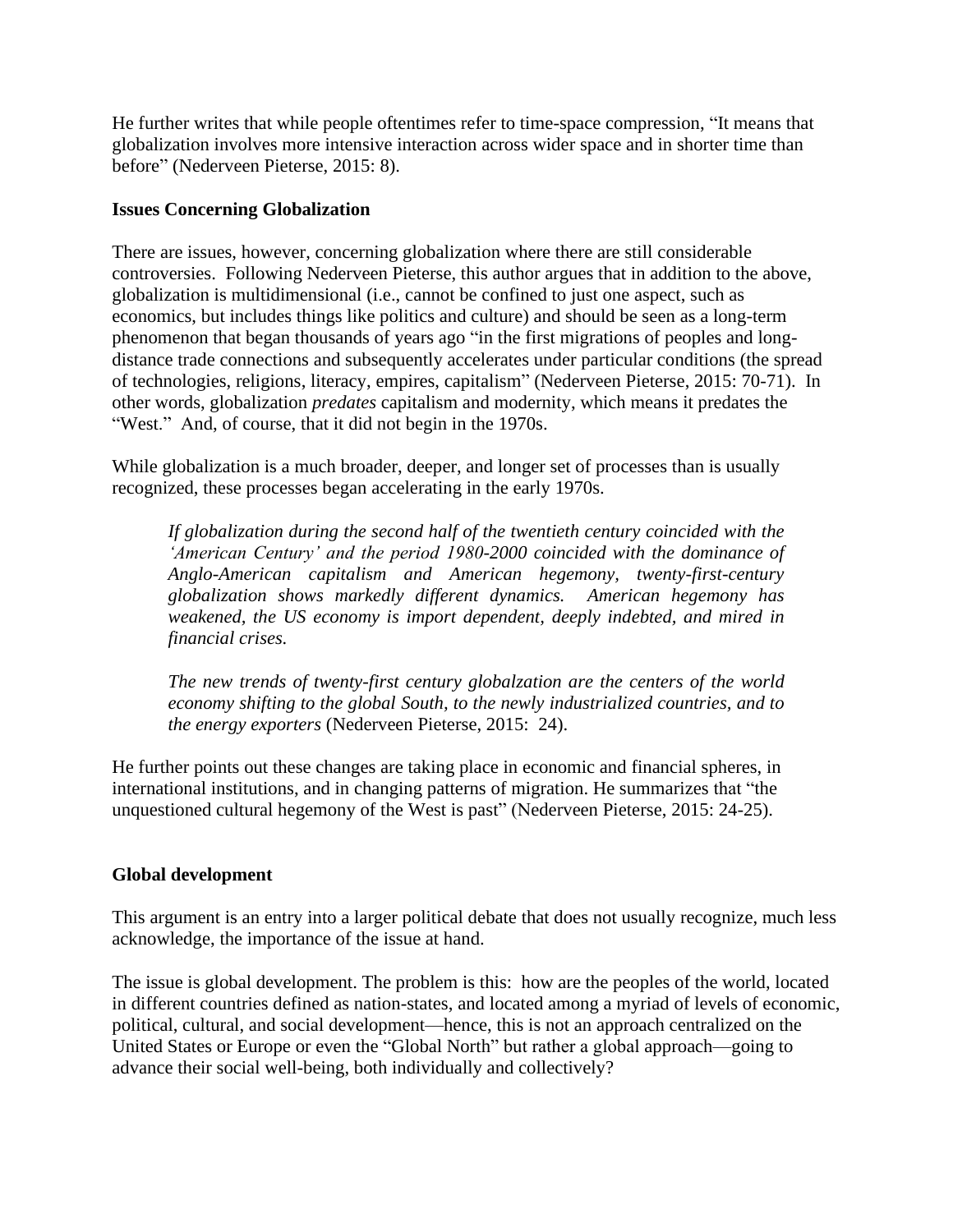Jan Nederveen Pieterse advances the concept of "critical globalism," which he defines as the "critical engagement with globalization processes, neither blocking nor celebrating them" (Nederveen Pieterse, 2010: 49). He elaborates:

*As a global agenda, critical globalization means posing the central question of global inequality in its new manifestations. As a research agenda, it entails identifying the social forces that carry different transnational processes and examining varying conceptualizations of the global environment and the globalizing momentum….*

*What, under the circumstances, is the meaning of world development? Because of the combined changes of globalization, informatization, and flexibilization, there is a new relevance to the notion that 'all societies are developing.' This is not just an agreeable sounding cliché, but a reality confirmed by transformations taking place everywhere, on macro as well as microlevels. 'The whole world is in transition'* (Nederveen Pieterse, 2010: 50).

## **Reflecting On Globalization**

While this author agrees with Nederveen Pieterse's thinking about globalization<sup>13</sup>—including that it is multidimensional and that it predates modernity—he wants to add another point about globalization: it is multilayered (Scipes, 2012a; Shiva, 2005; Starr, 2005). This is an important point.

Business and governments have appropriated the term "globalization," insisting that is a monolithic force of good that is deluging the world, and is enveloping all within it, like a wall of flood water that cannot be stopped.

Activists initially responded to this by being against globalization; for instance, Amory Starr's 2005 book was titled *Global Revolt: A Guide to the Movements against Globalization.* However, activists came to see that we were not against globalization, but against the type of globalization that was being promoted and propagated (e.g., Friedman, 1999).

A number of authors think a better idea is to recognize that there are two levels of globalization—a top-down, corporate/militaristic globalization, and a bottom-up, global movement for social and economic justice—and that these two levels are based on values completely antithetical to the other (Shiva, 2005). By that, I mean that globalization is *not* a monolith, a single, collective phenomenon, but it has at least two layers. So, we can refer to as "globalization from above," and "globalization from below." What does that mean?

Accepting Nederveen Pieterse's claim that "globalization involves more intensive interaction across wider space and in shorter time than before" (Nederveen Pieterse, 2015: 8), we must look at the values of each of these levels of globalization. The values of top-down globalization are

<sup>&</sup>lt;sup>13</sup> For another approach to globalization, writing in the World Systems Theory (WST) paradigm, see Moghadam, 2020. I find Nederveen Pieterse's approach to be much more sophisticated and useful.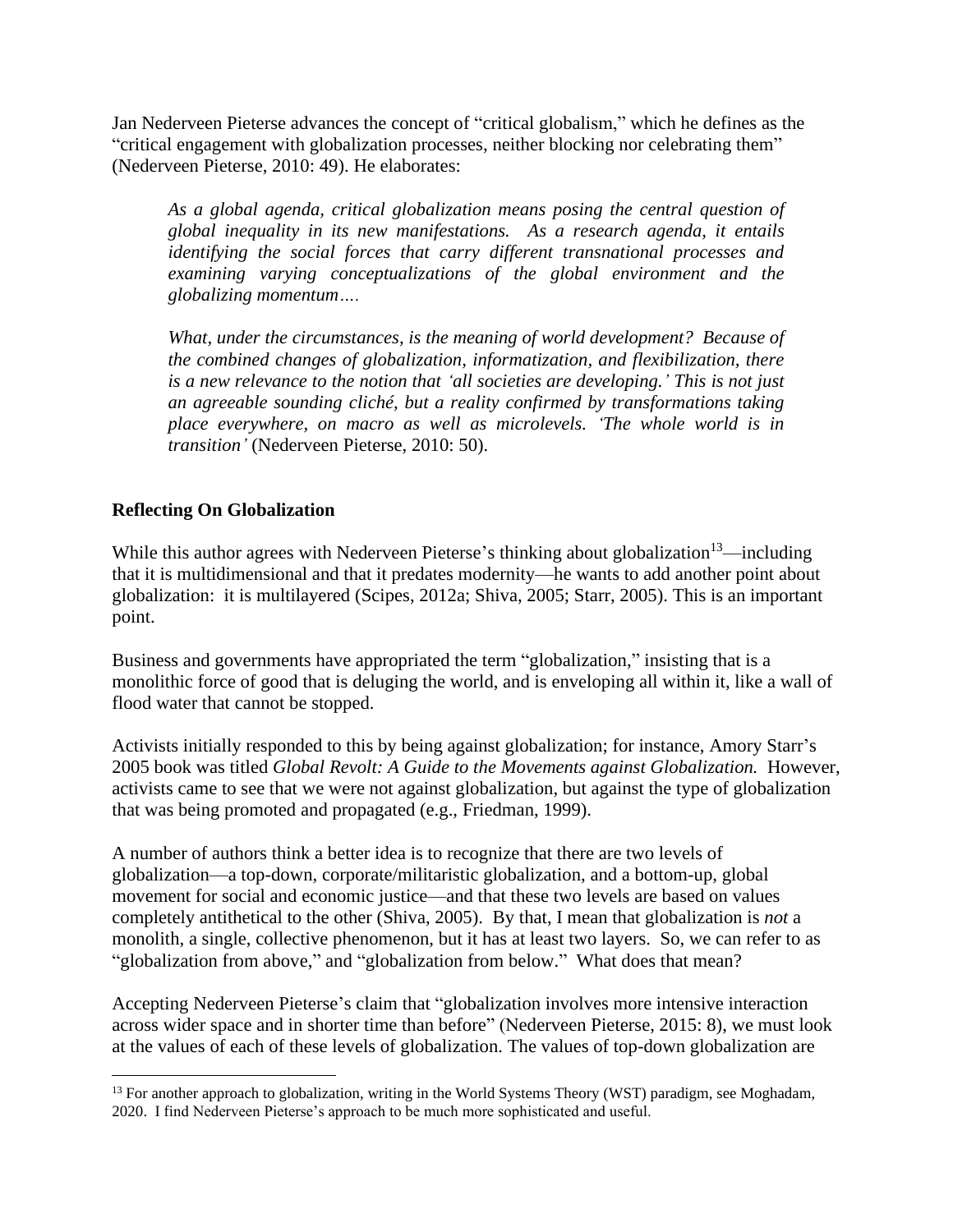those that promote the unhindered spread of capitalist-based corporations around the world, and the militarism (and related wars and military operations) needed to ensure that is possible. In other words, top-down globalization is the latest effort to dominate the world, all living beings and the planet. Accordingly, if one wants to apply the term neoliberal<sup>14</sup> to globalization, this refers to *only* one level of globalization—the top-down level—and thus a particular level of globalization, and that it should not be considered synonymous with globalization as a whole.

Globalization from below, on the other hand, is life enhancing: it rejects domination in all of its forms; seeks to build a new world based on equality, social and economic justice, and respect for all living beings and the planet; and tries to build solidarity among the majority of the world's peoples (again, see Shiva, 2005; see also Jensen, Keith, and Wilbert, 2021). The two worldviews, and the values on which each are based, could not be more opposed.

Thus, understanding that there are two different levels of globalization, and that they are opposed to each other, means that people need to choose: which side are you on?

## **PEOPLE AND ENVIRONMENT**

It appears, however inchoate it may seem today, that we are seeing an expansion of the global economic and social justice movement around the world.<sup>15</sup> Let us be clear: except for a relatively small number of activists, for the overwhelming large number of people, this is not necessarily built on a common understanding or conscious direction. Yet when one steps back and tries to understand what is going on, taking into account these planetary-wide events, this seems the most coherent explanation to date.

Yet, is there a common explanation as to *why* these events are taking place? This author believes so. Though rudimentary, there appears to be an emerging consensus in the process of developing. And that is an increasing rejection of industrial civilization in all of its ramifications (see, among others, Angus, 2016; Hickel, 2022; Jensen, Keith, and Wilbert, 2021; Scipes,  $2017$ ).<sup>16</sup>

What is meant by "industrial civilization"? This *is* broader than the Marxist conceptualization of capitalism, even in its imperial "stage" (see Lenin, 1916; c.f. Nederveen Pieterse, 1989). In the "Preface" of Jensen, Keith, and Wilbert (2021), one begins to get the idea in the discussion of cities:

*Sustainability can be defined as a way of life that doesn't require the importation of resources. So, if a city requires the importation of resources, it means that city has denuded its landscape of that particular resource. Quite naturally, as a city* 

<sup>&</sup>lt;sup>14</sup> Building on the work of Robert Brenner, David Harvey, Frances Fox Piven, Richard Roman and Edur Velasco Arregui, and Jonathan Swarts, Kim Scipes discusses his understanding of neo-liberalism within his analysis of globalization (Scipes, 2016a: 3-10).

 $15$  This author has been studying aspects of these "globalization from below" movements for almost 40 years, with his primary focus on workers and their organizations.

<sup>&</sup>lt;sup>16</sup> Angus (2016) makes a very coherent argument that this should be replaced by "capitalist" civilization, which deserves attention, but as I discuss below, I think the conceptualization of capitalism is too narrow.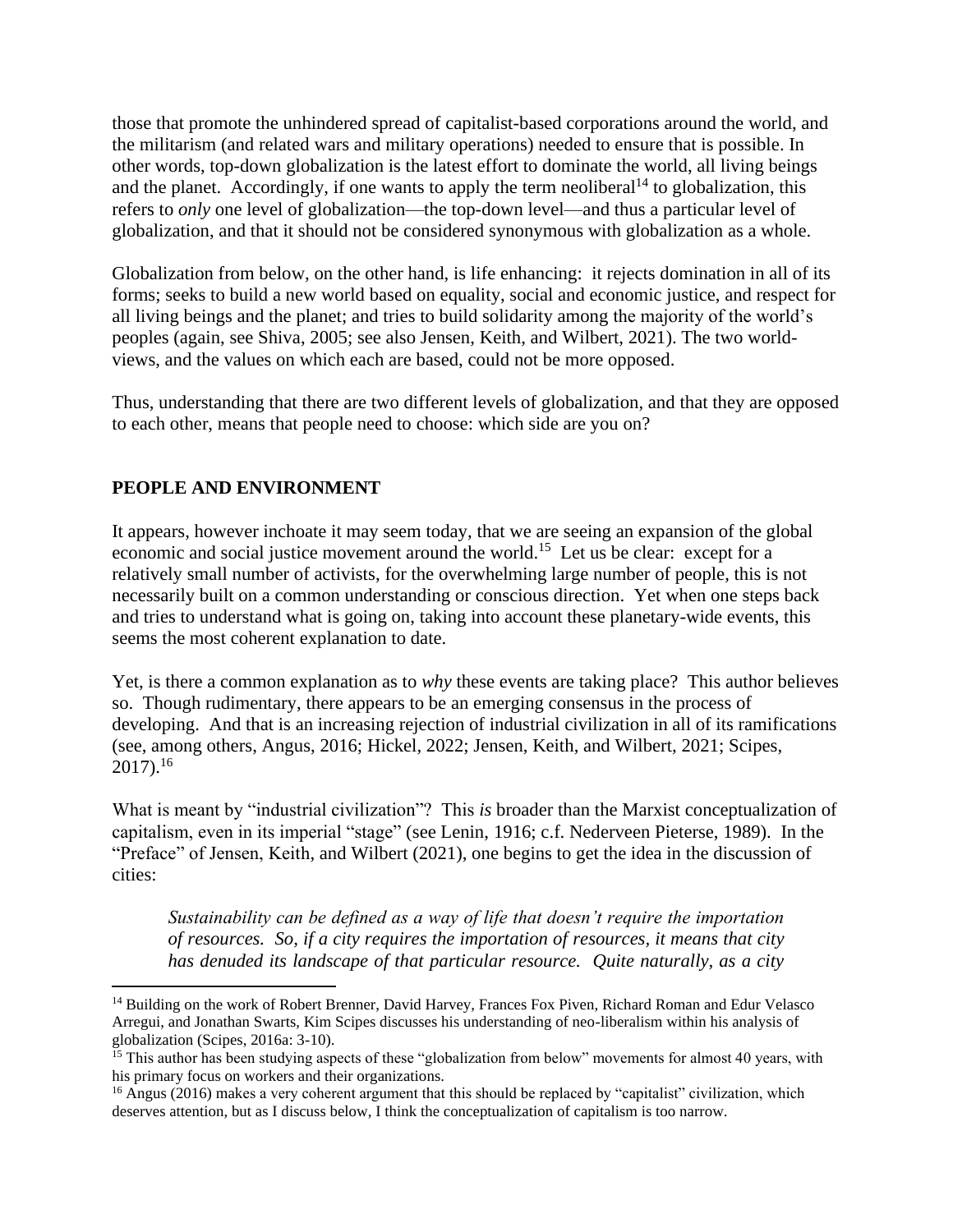*grows it denudes a larger area; in fact, cities have been denuding countrysides for the past 6,000 years.*

*Just as a modern city would be impossible without an electrical grid, so is electricity unthinkable without metals being mined to create it. "You can't take individual technologies out of context," [Jensen] said, because every system, every object relies upon humans extracting resources from the earth. To make his point, he took off his glasses—[he was debating some "bright green environmentalists" at a public forum and this is an account of the interaction]—and held them up as an example. "They're made of plastic, which requires oil and transportation infrastructures, and metal, which requires mining, oil, and transportation infrastructures," he explained. "They've also got lenses made of glass, and modern glassmaking requires energy and transportation infrastructures. The mines from which to get the materials to make my reading glasses are going to have to be located somewhere, and the energy with which to manufacture them also has to come from somewhere.*

*"We need to stop being guided by the general story that we can have it all" [Jensen] concluded, "that we can have an industrial culture and also have wild nature, that we can have an oil economy and still have polar bears"* (Jensen, Keith, and Wilbert (2021: xiii-xiv).

Yet, what about arguments that we can capture minerals and redesign things for disassembly basically that we can recycle our way out of the problem, and basically create a zero-waste, or almost so, economy? Jensen again [from his debate]:

*… this idea does not correspond to physical reality. … the process of recycling materials itself requires an infrastructure that is harmful to both the environment and humanity. Not only does the recycling process very often cause more waste and pollution, but it frequently relies upon nearby populations living in unsafe conditions and workers being subjected to both toxins and slave labor* (Jensen, Keith, and Wilbert, 2021: xv).<sup>17</sup>

Another writer, to whose work I've just been introduced, is Jason Hickel. Hickel brings a more explicitly global focus to the argument:

*You see, capitalist growth in the Global North depends on income suppression in the Global South. 18 This keeps the supply price low and enables capital* 

 $17$  Jensen, et. al. (2021) spend much of this book examining technological "solutions," and challenging them.

<sup>&</sup>lt;sup>18</sup> For those unfamiliar with the terms "Global North" and "Global South," they are short-hand for "developed" and "developing" countries, respectively. The so-called developed countries include those of Western Europe, Canada, the US, Japan, Australia, and New Zealand. The developing countries are those of Asia, Africa, Latin America, and the Middle East.

In reality, all of these terms are euphemisms or "sanitized" words: the more accurate term for the first category is imperial countries, while that for the latter category is formerly colonized countries, although a few colonies still remain, such as Puerto Rico and American Samoa. This terminology more accurately represents their relationships, where the imperial countries colonized through invasion and physical occupation and stole the natural resources,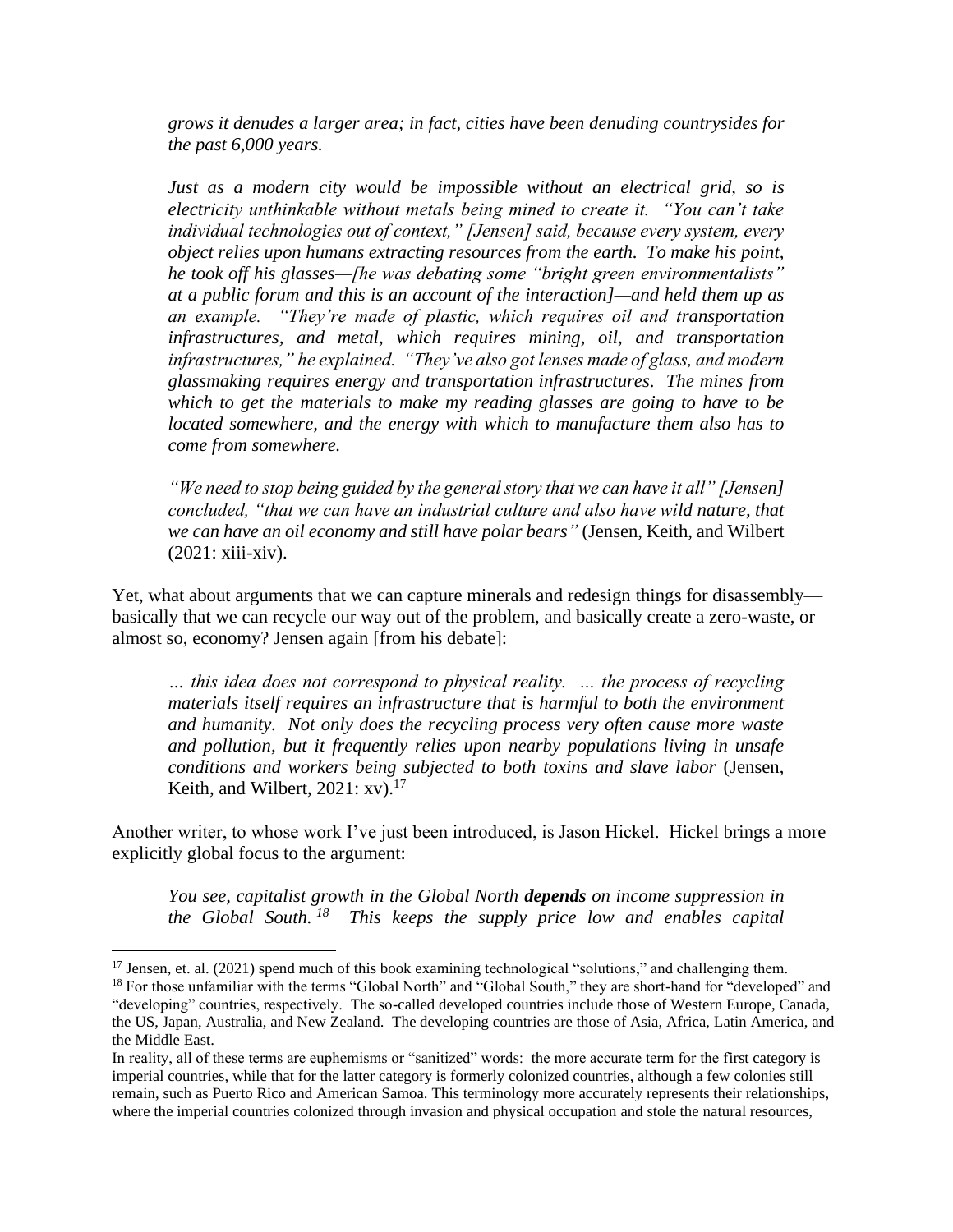*accumulation. As countries in the Global South increased wages, took control of resources and labor, they deprived the Global North of the access to cheap resource and labor they had enjoyed under colonialism. This shift led to the 1970s crisis of stagflation (low growth and high inflation) in the Global North.*

*Confronted with this situation, the Global North had two options: either abandon capital accumulation, or try by all means to maintain; it chose the second route. They attacked the unions and cut wages of the working class at home, while imposing structural adjustment programmes across the Global South. In the newly formed republics in the Global South, this backlash reversed progressive reforms, dismantled economic sovereignty, and restored Northern access to cheap Southern resources and labour* (emphasis added) (Hickel, 2022).

He then talks about the global ramifications of this within the context of building global solidarity:

*A key step is to recognize that in order to maintain the conditions for capitalist accumulation and growth in the Global North, any concessions made to working class demands in the Global North are offset by compressing income and concessions in the Global South as much as possible. Solidarity with the Global South means recognizing this fact and pushing for a post-growth, post-capitalist economy here in the Global North, to remove this brutal pressure. There's no way around it…* (Hickel, 2022).

Now, whether one would take Jensen, Keith, and Wilbert's argument to its seemingly logical conclusion (they're actually much more sophisticated thinkers than this suggests) to get rid of all humans and turn the planet back to its animal and natural inhabitants, or Hickel's—that to build global solidarity, we have to have degrowth immediately in the imperial countries—there is no question that they both make a lot of sense: we must end industrial civilization. Key to this is ending capitalism, while recognizing that, while necessary, this is not sufficient; we must do so much more, such as to eradicate racism, misogyny, war, poverty, imperialism, and all other efforts to dominate human beings, the environment, and the planet, while building a global society based on solidarity and promoting the well-being of the planet and each living being on it (including plants and grasses, fish, and all species).

A major aspect of this, however, is to reject technological "solutions"—Jensen, et. al. (2021) destroy the myth that technology will save all of us—and to realize we must both drastically reduce our individual and systematic assaults on the planet: we must reduce our impact. Period.

What must be understood is capitalism is killing all life on the planet. That means we either have to "kill" capitalism, or be killed by it; it really is key to survival. We have to drastically reduce production at first opportunity, in both the imperial and formerly colonized countries; and we have to drastically reduce the transportation infrastructure—not only transnational shipping

raw materials, and sometimes even their people from those being colonized (regardless of the impact upon their peoples and environment) and took them back to the imperial countries, where they were used to enhance the imperial countries.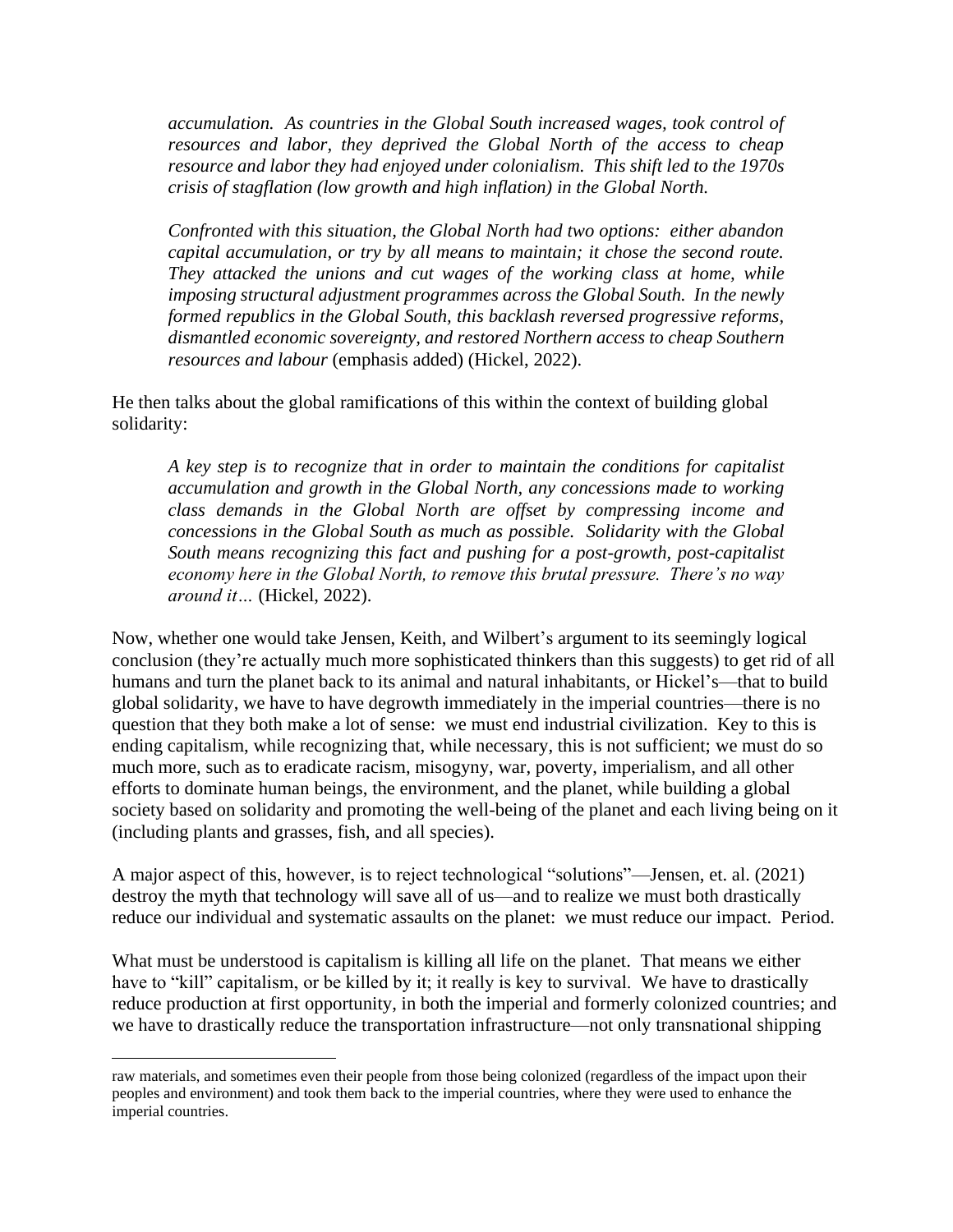(including ships, airplanes, railroads, and trucks), but also private automobiles that carry people to work—that enables it to "work" (see Scipes, 2017). And we must dismantle the fossil fuel infrastructure—oil, coal, natural gas, and nuclear—upon which all of this is based.

We also have to eradicate the systems of empires, world orders, and militarism that play such a major role in extending, maintaining, and/or defending the respective nation-state base for the propagation of empire (McCoy, 2017, 2021).

Now, this is not to deny the benefits provided by industrial civilization as it globalizes from above—particularly provided to many in the imperial countries, and those increasingly provided by a few governments in the "Global South" such as in China to their populations—but the costs to people and the planet are coming to be seen as too expensive, too costly, for the well-being of all. Costs such as war, poverty, immiseration, national debt, etc., extending to a greater and greater extent even in the richest countries, such as the United States (see Scipes, 2009, for a dated, but still pertinent analysis.)<sup>19</sup>

The greatest cost, however, is to our planetary system and what it means to the survival of our social and environmental worlds. To warn us, scientists have established the concept of "planetary boundaries" (PBs) to warn of increasing threats to the existence of human societies:

*The relatively stable, 11,700-year-long Holocene epoch is the only state of the ES [Earth System] that we know for certain can support contemporary human societies. There is increasing evidence that human activities are affecting ES functioning to a degree that threatens the resilience of the ES—its ability to persist in a Holocene-like state in the face of increasing human pressures and shocks.* 

*Two of the PBs—climate change and biosphere integrity—are recognized as "core" PBs based on their fundamental importance for the ES. The climate system is a manifestation of the amount, distribution, and net balance of energy at Earth's surface; the biosphere regulates material and energy flows in the ES and increases its resilience to abrupt and gradual change. Anthropogenic perturbation levels of four of the ES processes/features (climate change, biosphere integrity, biogeochemical flows, and land-system change) exceed the proposed PBs….* 

Furthermore,

*PBs are scientifically based levels of human perturbation of the ES beyond which ES functioning may be substantially altered. Transgression of the PBs thus creates* 

 $19$  This analysis, obviously, needs updating, which I hope to do this summer. Nonetheless, the trends identified are still pertinent. To focus on just one aspect, the US National Debt now exceeds \$30 TRILLION (Rappeport, 2022), growing \$29 trillion since 1981, when it was \$ .9 trillion; it was "only" \$8.451 trillion (and 64.7 percent of Gross Domestic Product) in 2007, according to the Economic Report of the President, 2007, Table B-1, quoted in Scipes, 2009, and yet the debt burden today is "so large that the government would need to spend an amount larger than America's entire annual economy in order to pay it off (Rappeport, 2022); i.e., it is over 100 percent of US Gross Domestic Product.

For other indications that life in the United is growing more "tentative"—beginning before the COVID-19 pandemic but continuing—see, for example, DeParle, 2020; Kolata and Taverise, 2019; and Ortaliza, et. al., 2021.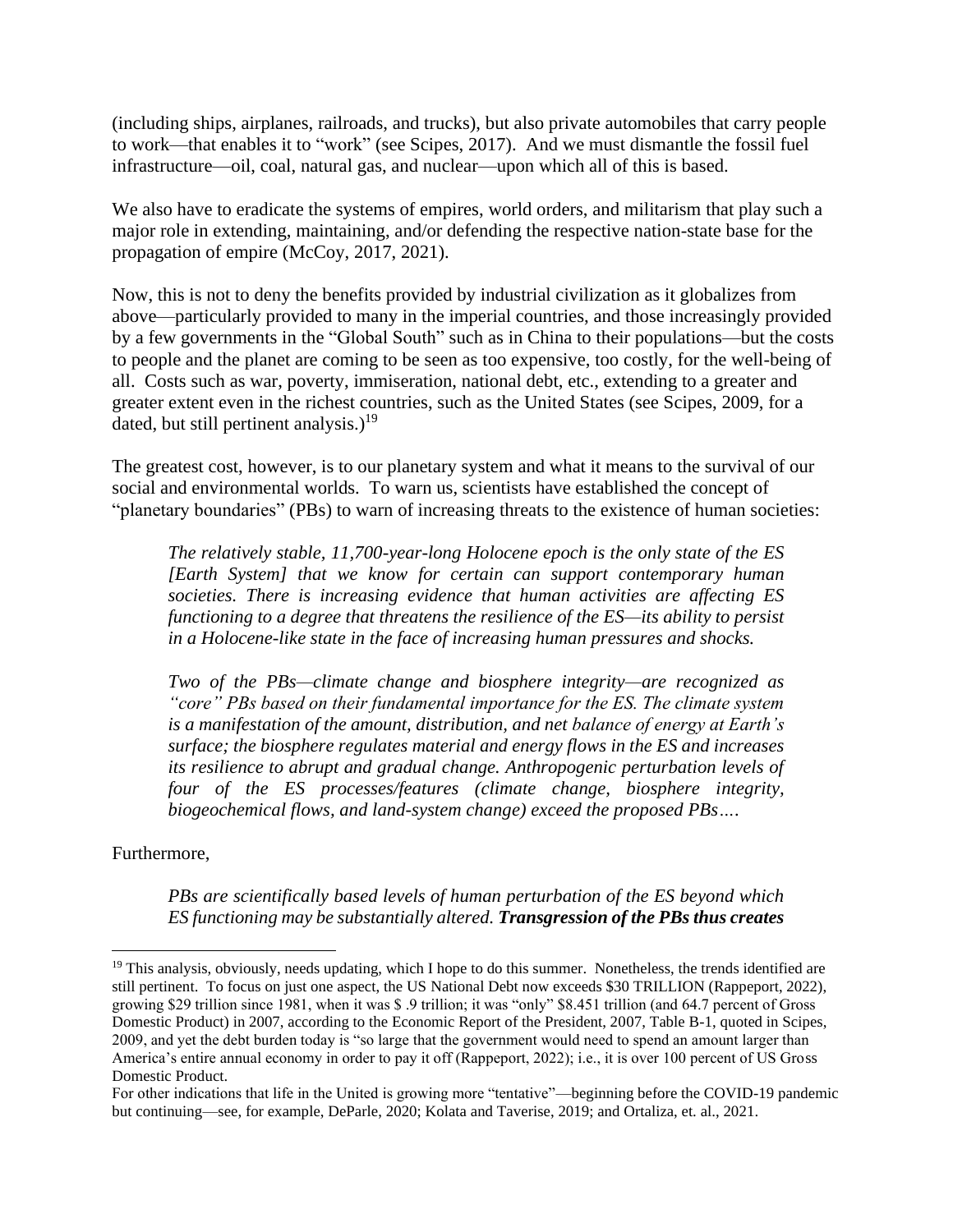*substantial risk of destabilizing the Holocene state of the ES in which modern societies have evolved. The PB framework does not dictate how societies should develop. These are political decisions that must include consideration of the human dimensions, including equity, not incorporated in the PB framework. Nevertheless, by identifying a safe operating space for humanity on Earth, the PB framework can make a valuable contribution to decision-makers in charting desirable courses for societal development* (emphasis added) (Steffen, et. al., 2015).<sup>20</sup>

The costs can be summarized in one generalized statement that comes from reading a number of sources: if we don't begin to seriously reduce our carbon dioxide (and equivalent) emissions into the atmosphere by 2030, we're going to see the beginning of extermination of humans, animals, and most plants by the turn of the century (Scipes, 2017). However, one specific—and as far as known, not challenged, claim—is found in the title of an article published by climate scientist Michael Mann: "Earth Will Cross the Climate Change Threshold by 2036" (Mann,  $2014$ ).<sup>21</sup>

Whether these predictions prove correct or not—something currently unknown could develop/emerge in the future that would challenge these predictions,  $^{22}$  although there is nothing in sight with a reasonable expectation of this—what we know now has been reported by Working Group 1 of the Intergovernmental Panel on Climate Change (2021) in their report: "The Physical Science Basis." From their "Summary for Policymakers," we see three main conclusions:

- "It is unequivocal that human influence has warmed the atmosphere, ocean, and land. Widespread and rapid changes in the atmosphere, ocean, cryosphere, and biosphere have occurred." Further, they point out, "Each of the last four decades has been successively hotter than any decade that preceded it since 1850."
- "The scale of recent changes across the climate system as a whole—and the present state of many aspects of the climate system—are unprecedented over many centuries to many thousands of years.
- "Human-induced climate change is already affecting many weather and climate extremes in every region across the globe. Evidence of observed changes in extremes such as heatwaves, heavy precipitation, draughts, and tropical cyclones [hurricanes-author] and, in particular, their attribution to human influence, has strengthened [since the IGCC's 2015 report].<sup>23</sup>

In other words, whether the specific predictions prove true or not, the fact is that the impacts of climate change and environmental destruction are increasing, and all expectations are that they will get worse before they get better.

<sup>&</sup>lt;sup>20</sup> For an earlier understanding of the concept of "planetary boundaries, see Foster, Clark, and York (2010: 14).

 $21$  The New York Times reported on the growing number of people who are seeking therapeutic help to help them address their fears that these predictions are likely (Barry, 2022).

 $^{22}$  Jensen, Keith, and Wilbert (2022: 432-460) argue that we would be better served by utilizing natural processes to heal the earth than to rely on technology: for example, they argue, "Stopping deforestation and restoring logged area would remove more carbon dioxide from the air each year than is generated by all the cars on the planet" (p. 438). <sup>23</sup> For an interactive map that illustrates this, see Fountain, Migliazzi and Popovich, 2021; for a related article, see Schultz, 2021. See also Kahn, 2021, for an overall response.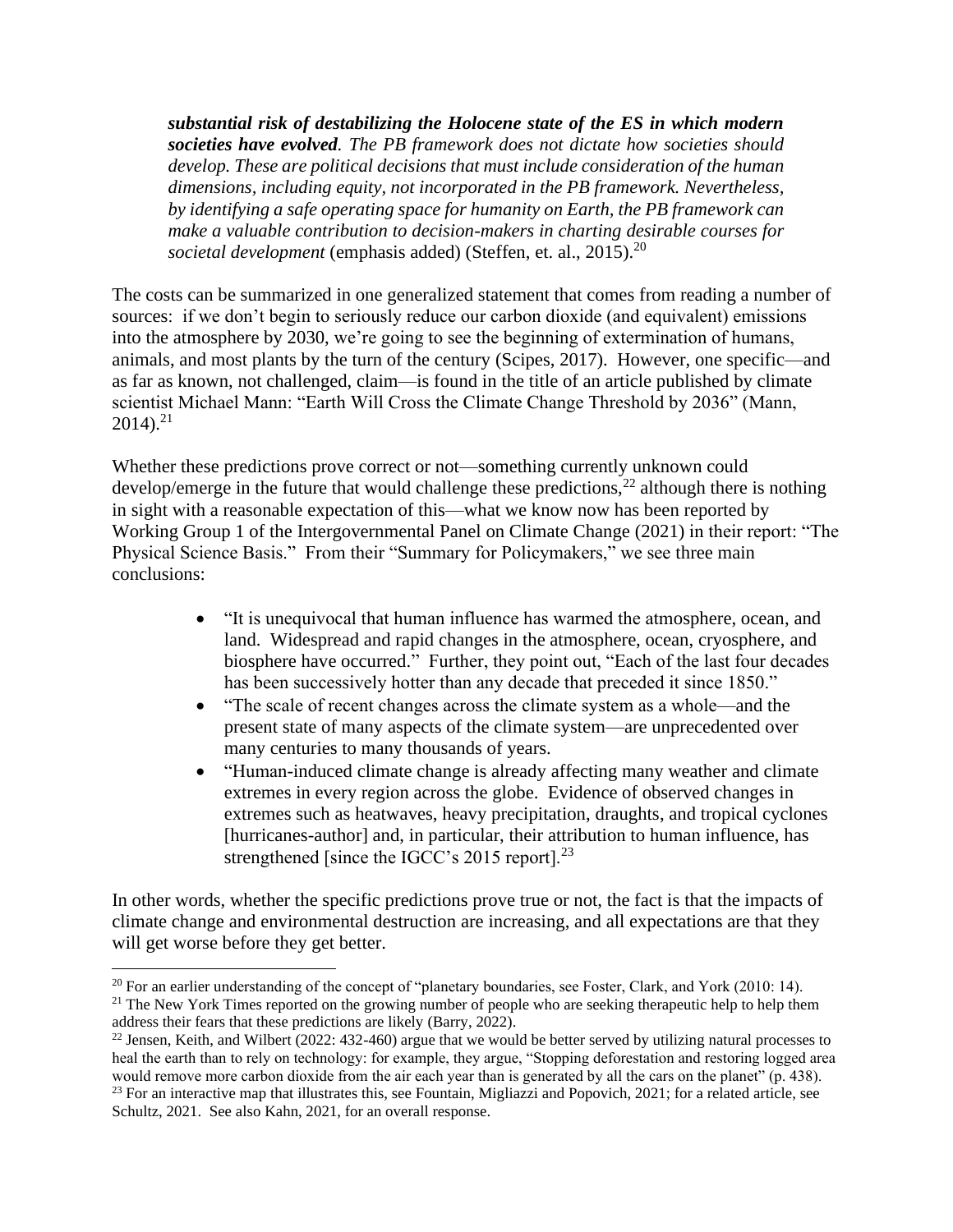How much worse? In 2003, approximately 2,500 climatologists from 70 nations, writing in the 3<sup>rd</sup> Assessment of the United Nations' Intergovernmental Panel on Climate Change, predicted that Earth's median temperature had a 90-99 percent chance of increasing between 1.5-5.8 degrees Centigrade (between 2.5-10.4 degrees Fahrenheit) between 2000-2100. Charles Harper explains:

- A 1.5 degree warming would take us to a climate not experienced since the beginning of agricultural civilization some 6,000 years ago;
- Between 3-5 degrees increase would take us to a climate not experienced by humans since arriving on the earth some 2 million years ago; and
- More than 5 degrees increase would mean a climate not experienced since 40 million years ago, before the evolution of birds, flowering plants, and mammals, and when there were no glaciers in the Antarctic, Iceland, and Greenland (Harper, 2008: 93).

It's clear that continued warming will not work for anyone.<sup>24</sup>

## **CONCLUSION**

It seems clear that increasing numbers of people are dissatisfied with how they are being treated in their respective social orders, and they are responding by mobilizing in the streets and the voting booths to challenge the conditions that have been imposed upon them.

That does not mean, of course, that they will be successful in making changes in the immediate to medium-term future; the forces they are challenging have developed over the past 500+ years, and are extremely powerful. Furthermore, leaders of each social order have a good idea of how to defend themselves. Yet these leaders have never faced the fact that they could die along with all of the "ordinary people" if things keep getting worse.

My expectation is that these protests will continue to manifest and intensify, although they will probably ebb and flow over time, and vary in time and place across the globe. Nonetheless, people are dissatisfied, seeking solutions often on their own, but requiring global collective solidarity to address the changes threatening us all.

If this analysis is correct—that capitalist-based industrial civilization is increasingly seen as undesirable by more and more people around the globe—then a conscious understanding has the possibility to move the entire project for human liberation forward at a pace never before seen. We have to reduce the production of greenhouse gases, we have to reduce the production and consumption of planet-based resources, and we must learn to build each other up and not tear each other down. We have to restore the natural, environmental base of each of our societies, and find ways to live harmoniously with nature and with each other. We have to choose life over death.

<sup>&</sup>lt;sup>24</sup> For an immediate analysis of what this means for Europe and the world, see Taylor, 2022. For a provocative projection of what is coming, see McCoy's Chapter 7, "Climate Change in the Twenty-First Century" in McCoy, 2021: 303-320.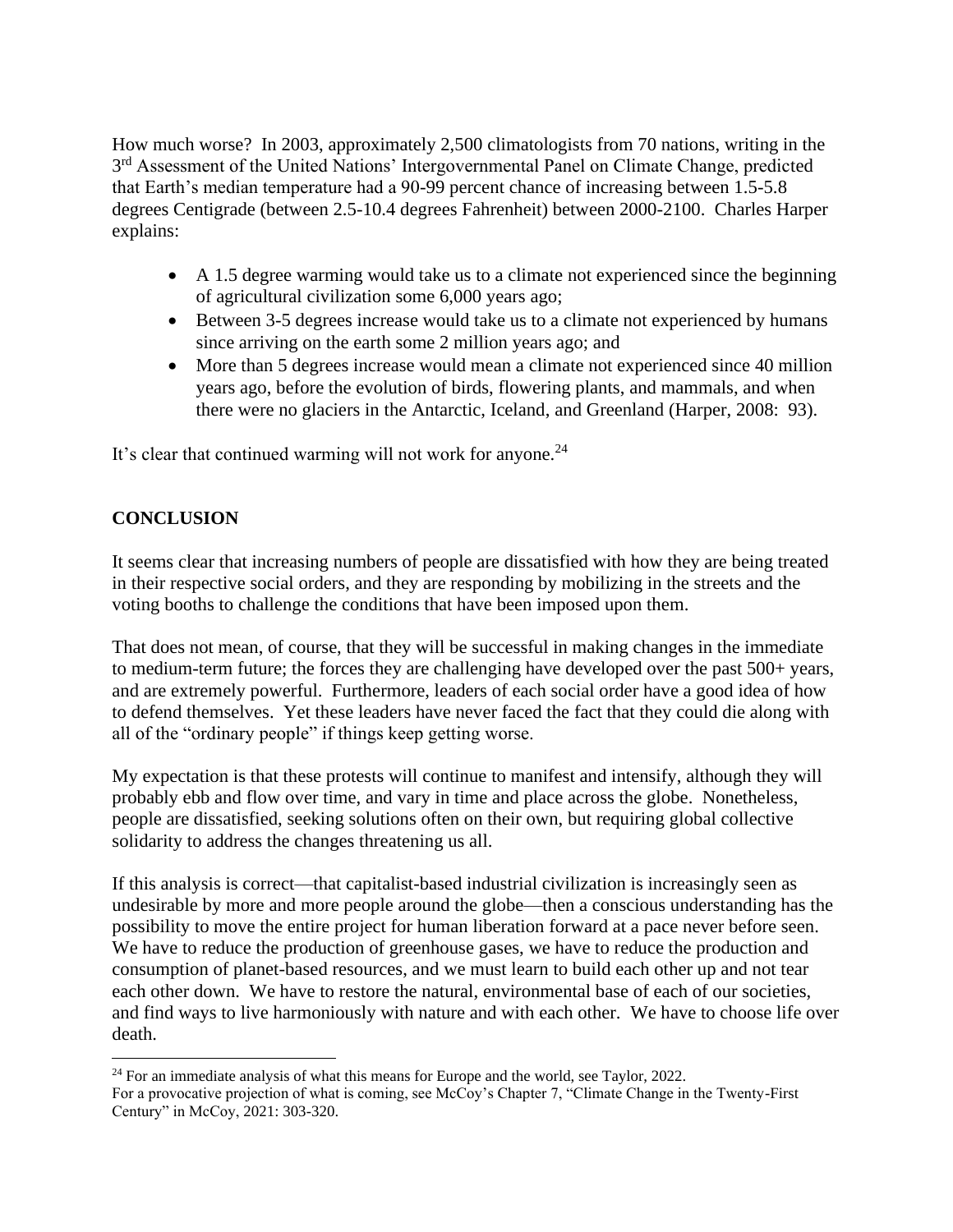#### **References**

- Alimahomed-Wilson, Jake and Immanuel Ness, eds. 2018. *Choke Points: Logistics Workers Disrupting the Global Supply Chain.* London: Pluto.
- Amin, Samir. 2017. "Revolution from North to South." *Monthly Review,* Vol. 69, No. 3, July-August: 113-126.
- Angus, Ian. 2016. *Facing the Anthropocene: Fossil Capitalism and the Crisis of the Earth System.* New York: Monthly Review Press.
- Barry, Ellen. 2022. "Climate Change Enters the Therapy Room." *New York Times,* February 6. On-line at<https://www.nytimes.com/2022/02/06/health/climate-anxiety-therapy.html> (accessed on March 17, 2022).
- Baskin, Jeremy. 1991. *Striking Back: A History of COSATU.* New York and London: Verso.
- Bloom, Jack M. 2014. *Seeing Through the Eyes of the Polish Revolution: Solidarity and the Struggle Against Communism in Poland.* Chicago: Haymarket Books.
- Buchanan, Larry, Quoctrung Bui, and Jugal K. Patel. 2020. "Black Lives Matter May Be the Largest Movement in U.S. History." *The New York Times,* July 3. On-line at [https://www.nytimes.com/interactive/2020/07/03/us/george-floyd-protests-crowd](https://www.nytimes.com/interactive/2020/07/03/us/george-floyd-protests-crowd-size.html)[size.html](https://www.nytimes.com/interactive/2020/07/03/us/george-floyd-protests-crowd-size.html) (accessed March 17, 2022).
- Buckley, Joe. 2021. "Freedom of Association in Vietnam: A Heretical View." *Global Labour Journal,* Vol. 12, No. 2: 79-94. On-line at <https://mulpress.mcmaster.ca/globallabour/article/view/4442> (accessed March 17, 2022).
- Buhle, Mari Jo and Paul Buhle, eds. 2011. *It Started in Wisconsin: Dispatches from the Front Lines of the New Labor Protest.* London and New York: Verso.
- Castells, Manuel. 2012. *Networks of Outrage and Hope: Social Movements in the Internet Age.* Cambridge and Malden, MA: Polity Press.
- Chan, Jenny, Mark Selden, and Pun Ngai. 2020. *Dying for an iPhone: Apple, Foxconn, and the Lives of China's Workers.* Chicago: Haymarket Books.
- Ciccariello-Maher, George. 2013. *We Created Chávez: A People's History of the Venezuelan Revolution.* Durham, NC: Duke University Press.
- Corrasco Núñez, Lorena and Jeremy Daphne. 2022. "Chile: A Bright, New World for Women after New Left Wins the Presidency." February 3. Elitsha News (South Africa). On-line at [https://elitshanews.org.za/2022/02/03/chile-a-bright-new-world-for-women-after-new](https://elitshanews.org.za/2022/02/03/chile-a-bright-new-world-for-women-after-new-left-wins-the-presidency/)[left-wins-the-presidency/](https://elitshanews.org.za/2022/02/03/chile-a-bright-new-world-for-women-after-new-left-wins-the-presidency/) (accessed March 17, 2022).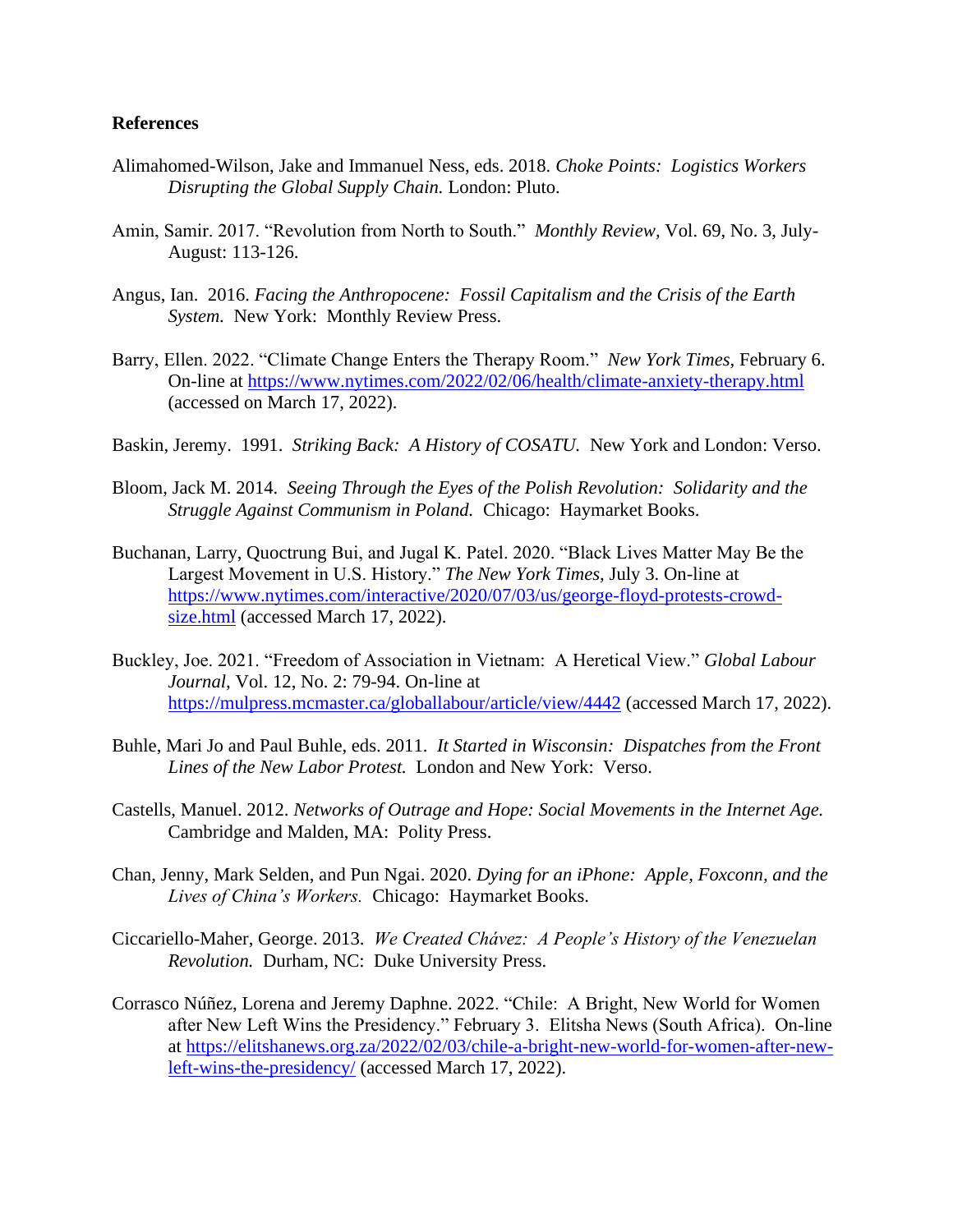- Croteau, David and William Hoynes. 2019. *Media/Society: Technology, Industries, Content,*  and Users, 6<sup>th</sup> Ed. Los Angeles: Sage.
- DeParle, Jason. 2020. "Hunger Grows Even as Poverty Levels Do Not." *New York Times,* July 29: A-4. On-line, with a slightly different title, at <https://www.nytimes.com/2020/07/28/us/politics/coronavirus-hunger-poverty.html> (accessed March 17, 2022).
- Dobrusin, Bruno. 2016. "Labor and Sustainable Development in Latin America: Re-building Alliances at a New Crossroads" in Scipes, ed.: 103-120.
- Ellner, Steve. 2008. *Rethinking Venezuela's Politics: Class, Conflict, and the Chavez Phenomenon.* Boulder, CO: Lynne Rienner.
- Ellner, Steve, ed. 2020. *Latin America's Pink Tide: Breakthroughs and Shortcomings.* Lanham, MD: Rowman and Littlefield.
- Ellner, Steve and Daniel Hellinger, eds. 2003. *Venezuelan Politics in the Chávez Era: Class, Polarization and Conflict.* Boulder and London: Lynne Rienner Publishers.
- Foster, John Bellamy, Brett Clark, and Richard York, 2010. *The Ecological Rift: Capitalism's War on the Earth.* New York: Monthly Review Press.
- Fountain, Henry, Biachi Migliazzi, and Nadja Popovich. 2021. "A Global Tour of a Record-Hot Year." *New York Times,* January 15. On-line, with a slightly different title, at [https://www.nytimes.com/interactive/2021/01/14/climate/hottest-year-2020-global](https://www.nytimes.com/interactive/2021/01/14/climate/hottest-year-2020-global-map.html)[map.html](https://www.nytimes.com/interactive/2021/01/14/climate/hottest-year-2020-global-map.html) (accessed March 17, 2022
- Hardy, Charles. 2007. *Cowboy in Caracas: A North American's Memoir of Venezuela's Democratic Revolution.* Willimantic, CT: Curbstone Press.
- Harper, Charles L. 2008. *Environment and Society: Human Perspectives on Environmental Issues*, 4<sup>th</sup> Ed. Upper Saddle River, NJ: Pearson/Prentice Hall.
- Hickel, Justin. 2022. "Degrowth is About Global Justice." *Green European Journal,* January 5. On-line at<http://www.greeneuropeanjournal.eu/degrowth-is-about-global-justice/> (accessed on March 17, 2022.
- Intergovernmental Panel on Climate Change. 2021. "The Physical Science Basis: Summary for Policymakers. On-line at [https://www.ipcc.ch/report/ar6/wg1/downloads/report/IPCC\\_AR6\\_WGI\\_SPM\\_final.pdf](https://www.ipcc.ch/report/ar6/wg1/downloads/report/IPCC_AR6_WGI_SPM_final.pdf) (accessed March 17, 2022).

Jaffe, Sarah. 2016. *Necessary Trouble: Americans in Revolt.* New York: Nation Books.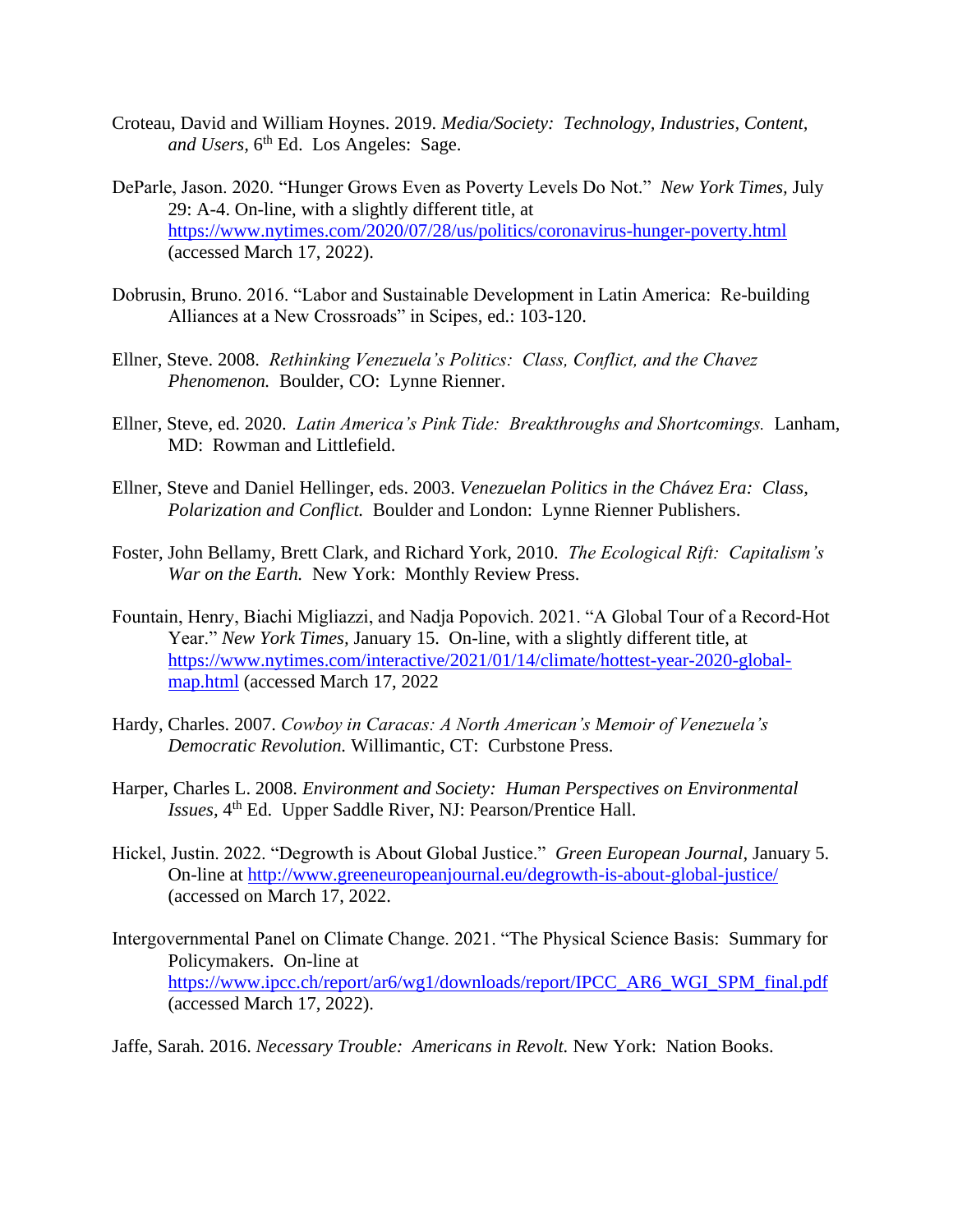- Jensen, Derrick, Lierre Keith, and Max Wilbert. 2021. *Bright Green Lies: How the Environmental Movement Lost Its Way and What We Can Do About It.* Rhinebeck, NY: Monkfish Book Publishing Co.
- Jobin-Leeds, Greg and AgitArte. 2016. *When We Fight, We Win! Twenty-First Century Social Movements and the Activists That are Transforming Our World.* New York: The New Press.
- Kahn, Brian. 2021. "The Scientists Are Terrified." November 1. On-line at <https://gizmodo.com/the-scientists-are-terrified-1847973587> (accessed March 17, 2022).

Katsiaficas, George.

- 1987. *The Imagination of the New Left: A Global Analysis of 1968.* Boston: South End Press.
- <sup>---</sup> 2012. *Asia's Unknown Uprisings*, Vol. 1: "South Korean Social Movements in the 20<sup>th</sup> Century." Oakland: PM Press.
- --- 2013. *Asia's Unknown Uprisings,* Vol. 2: "People Power in the Philippines, Burma, Tibet, China, Taiwan, Bangladesh, Nepal, Thailand, and Indonesia." Oakland: PM Press.
- Kaufman, Cynthia. 2021. *The Sea is Rising and So Are We: A Climate Justice Handbook.* Oakland: PM Press.
- Klein, Naomi. 2014. *This Changes Everything: Capitalism vs. The Climate.* New York: Simon and Schuster.
- Kolata, Gina and Sabrina Tavernise. 2019. "It's Not Just White People Driving a Decline in Life Expectancy." *New York Times,* November 27: A-1. On-line at <https://www.nytimes.com/2019/11/26/health/life-expectancy-rate-usa.html> (accessed March 17, 2022).
- Lenin, V.I. 1916. *Imperialism: The Highest Stage of Capitalism.* New York: International Publishers.
- Mann, Michael E. 2014. "Earth Will Cross the Climate Danger Threshold by 2036." Scientific American, April 1. On-line at [https://www.scientificamerican.com/article/earth-will-cross-the-climate-danger](https://www.scientificamerican.com/article/earth-will-cross-the-climate-danger-threshold-by-2036/)[threshold-by-2036/](https://www.scientificamerican.com/article/earth-will-cross-the-climate-danger-threshold-by-2036/) (accessed March 17, 2022).
- Mason, Paul. 2012. *Why It's Kicking Off Everywhere: The New Global Revolutions.* London and New York: Verso.
- McAlevey, Jane F. 2016. *No Shortcuts: Organizing for Power in the New Gilded Age.* New York: Oxford University Press.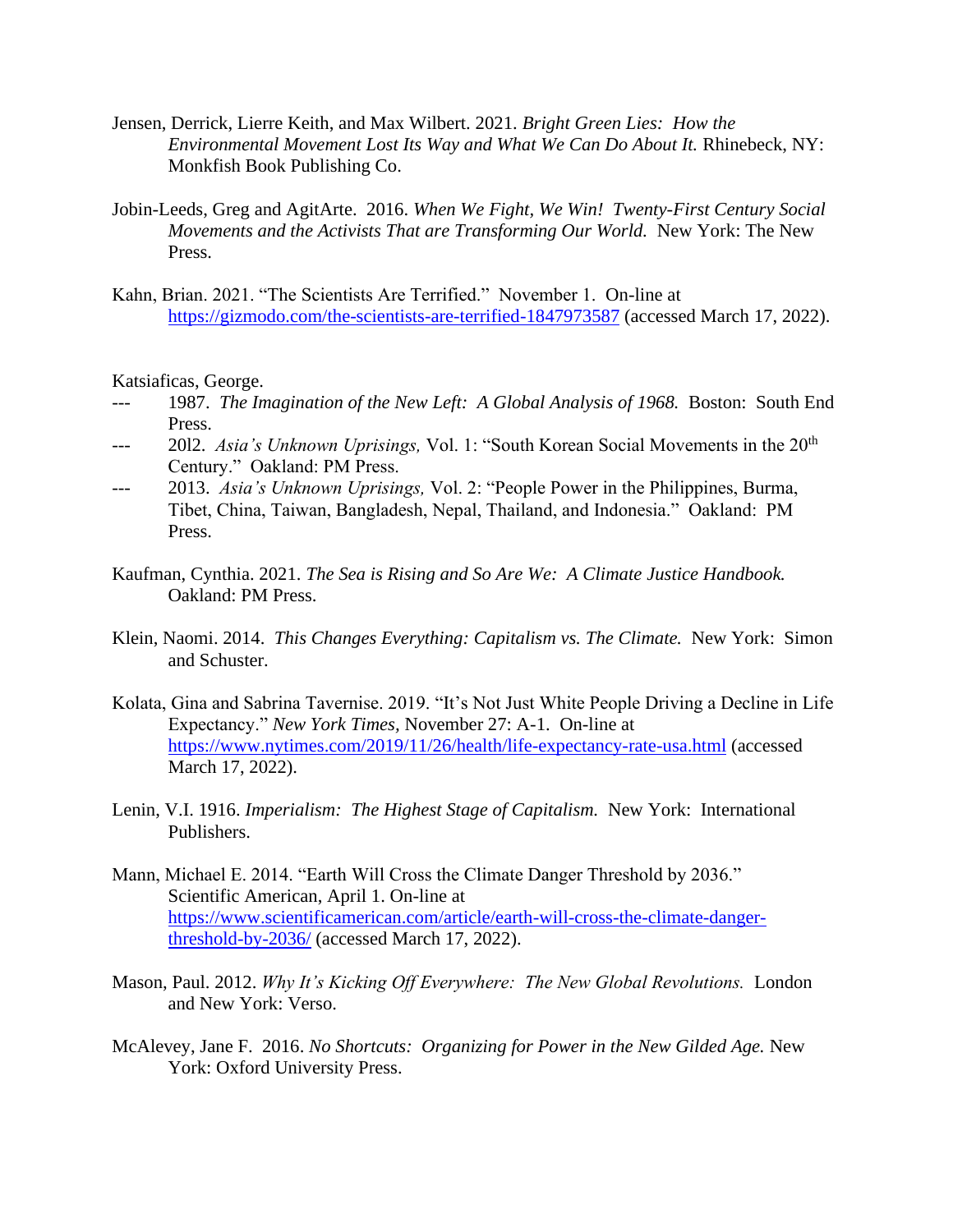McCoy, Alfred W.

- --- 1999. *Closer than Brothers: Manhood at the Philippine Military Academy.* New Haven and London: Yale University Press.
- 2017. In the Shadows of the American Century: The Rise and Decline of US Global *Power.* Chicago: Haymarket Books.
- 2021. *To Govern the Globe: World Orders and Catastrophic Change. Chicago:* Haymarket Books.

Moghadam, Valentine M. 2020. *Globalization and Social Movements*, 3<sup>rd</sup> Edition: "The Populist Challenge and Democratic Alternatives." Lanham, MD: Rowman and Littlefield.

Munck, Ronaldo. 2020. "Social Movements in Latin America: Paradigms, People, and Politics." *Latin American Perspectives,* Vol. 47, No. 4, July: 20-39.

Nastovski, Katherine.

- --- 2016. "Worker-to-Worker: A Transformative Model of Solidarity—Lessons from Grassroots International Labor Solidarity in Canada in the 1970s and 1980s" in Scipes, ed.: 49-77.
- --- 2021. "Assessing the Role of Transnational Labor Solidarity Within the Broader Struggles for Workers' Justice." *Global Labour Journal,* Vol. 12, No. 2, May: 113-330. On-line at<https://mulpress.mcmaster.ca/globallabour/article/view/4042> (accessed March 17, 2022).
- --- 2022. "Transnational Labour Solidarity and Question of Agency: A Social Dialectical Approach to the Field." *Labor History,* February. On-line at <https://doi.org/10.1080/0023656X.2022.2045262> (accessed March 17, 2022).

Nederveen Pieterse, Jan.

- --- 1989. *Empire and Emancipation: Power and Liberation on a World Scale.* New York: Praeger.
- --- 2010. *Development Theory: Deconstruction/Reconstructions*, 2<sup>nd</sup> Ed. Los Angeles: Sage.
- --- 2015. *Globalization and Culture: Global Mélange*, 3<sup>rd</sup> Ed. Lanham, MD: Rowman and Littlefield.
- Ness, Immanuel. 2016. *Southern Insurgency: The Coming of the Global Working Class.* London: Pluto Press.
- O'Brien, Robert. 2019. *Labor Internationalism in the Global South: The SIGTUR Initiative.* Cambridge: Cambridge University Press.
- Ortaliza, Jared, Giorlando Ramirez, Venkatesh Satheeskumar, and Krutika Amin. 2021. "Peterson-KFF Health System Tracker: How Does US Life Expectancy Compare to Other Countries?" September 28. On-line at [https://www.healthsystemtracker.org/chart](https://www.healthsystemtracker.org/chart-collection/u-s-life-expectancy-compare-countries/)[collection/u-s-life-expectancy-compare-countries/](https://www.healthsystemtracker.org/chart-collection/u-s-life-expectancy-compare-countries/) (accessed March 17, 2022).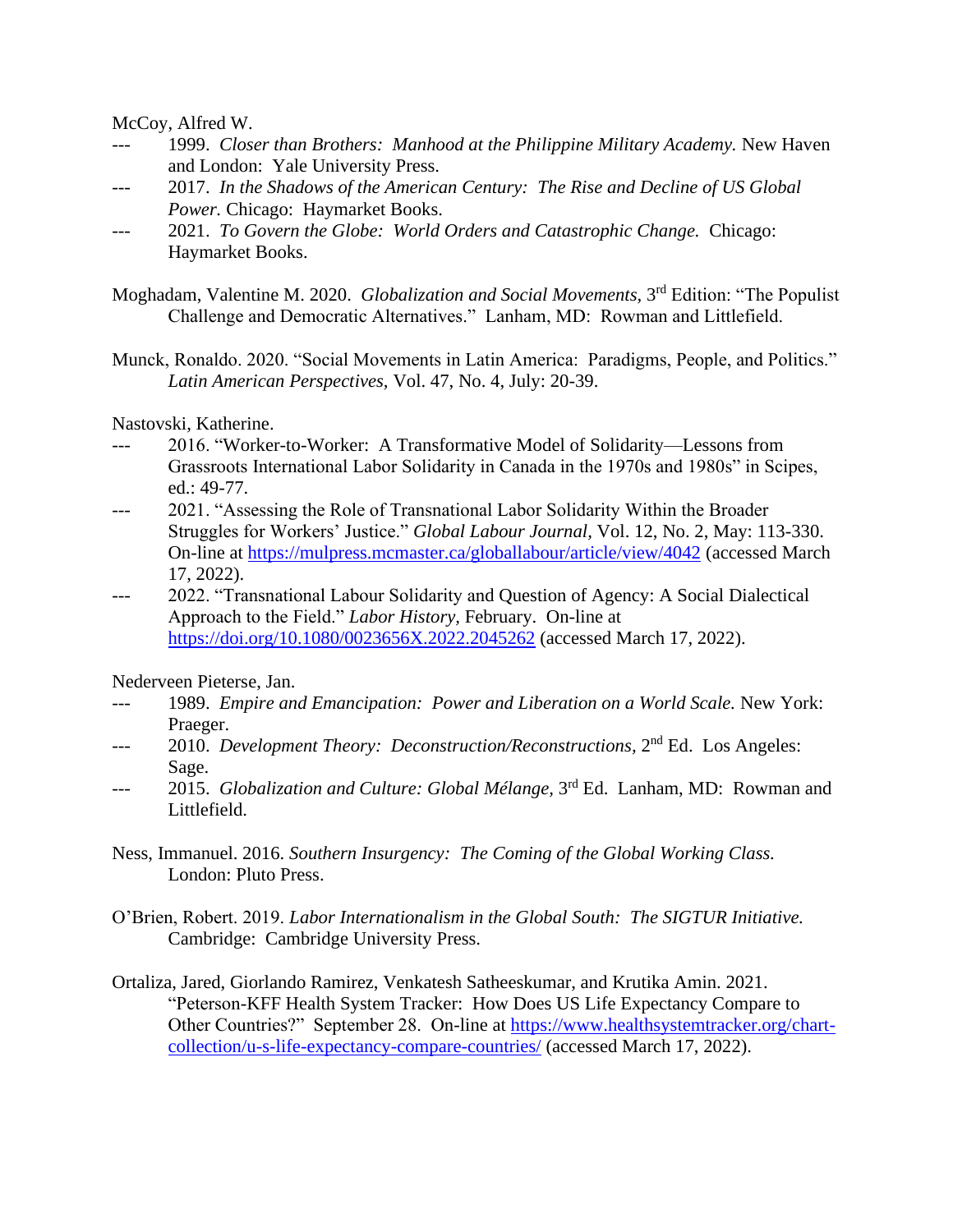- Ovetz, Robert, ed. 2020. *Workers' Inquiry and Global Class Struggle: Strategies, Tactics, Objectives.* London: Pluto Press.
- Quimpo, Susan F., and Nathan Gilbert Quimpo. *Subversive Lives: A Family Memoir of the Marcos Years.* Metro Manila: Anvil Publishing Co.
- Rappeport, Alan. 2022. "US National Debt Tops \$30 Trillion as Borrowing Surged Amid Pandemic." *New York Times,* February 2: A-1+. On-line at <https://www.nytimes.com/2022/02/01/us/politics/national-debt-30-trillion.html> (accessed on March 17, 2022).
- Ren, Hao, ed. 2016. *China on Strike: Narratives of Workers' Resistance.* Chicago: Haymarket Books.
- Sandhu, Amandeep. 2022. "How India's Farmers Launched a Movement Against Modi's Farm Bills—and Won." *Countercurrents.org,* January 31. On-line at [https://countercurrents.org/2022/01/how-indias-farmers-launched-a-movement-against](https://countercurrents.org/2022/01/how-indias-farmers-launched-a-movement-against-modis-farm-bills-and-won/)[modis-farm-bills-and-won/](https://countercurrents.org/2022/01/how-indias-farmers-launched-a-movement-against-modis-farm-bills-and-won/) (accessed March 17, 2022).
- Schultz, Isaac. 2021. "Ground Temperatures Hit 118 Degrees in the Arctic Circle." *Gizmodo,* June 22. On-line at [https://portside.org/2021-06-28/ground-temperatures-hit-118](https://portside.org/2021-06-28/ground-temperatures-hit-118-degrees-arctic-circle) [degrees-arctic-circle](https://portside.org/2021-06-28/ground-temperatures-hit-118-degrees-arctic-circle) (accessed March 17, 2022).

Scipes, Kim.

- 1996. *KMU: Building Genuine Trade Unionism in the Philippines, 1980-1994.* Quezon City: New Day Press. (On-line, in entirety, for free at [https://www.pnw.edu/faculty/kim](https://www.pnw.edu/faculty/kim-scipes-ph-d/publications/)[scipes-ph-d/publications/](https://www.pnw.edu/faculty/kim-scipes-ph-d/publications/) below the books; accessed March 17, 2022.)
- --- 2009. "Neo-Liberal Economic Policies in the United States: The Impact of Globalization on a 'Northern' Country." *Indian Journal of Politics and International Relations,* Vol. 2, No. 1, January-June: 12-47. On-line at [https://zcomm.org/znetarticle/neo-liberal](https://zcomm.org/znetarticle/neo-liberal-economic-policies-in-the-united-states-by-kim-scipes-1/)[economic-policies-in-the-united-states-by-kim-scipes-1/](https://zcomm.org/znetarticle/neo-liberal-economic-policies-in-the-united-states-by-kim-scipes-1/) (accessed March 17, 2022).
- 2010a. *AFL-CIO's Secret War against Developing Country Workers: Solidarity or Sabotage?* Lanham, MD: Lexington Books.
- --- 2010b. "Why Labor Imperialism? AFL-CIO's Foreign Policy Leaders and the Developing World." *Working USA,* Vol. 13: 46-479.
- --- 2012a. "Globalization from Below: Labor Activists Challenging the AFL-CIO Foreign Policy Program." *Critical Sociology,* Vol. 38, No. 2: 303-323. On-line at [https://www.researchgate.net/publication/254084376\\_Globalization\\_from\\_Below\\_Labor](https://www.researchgate.net/publication/254084376_Globalization_from_Below_Labor_Activists_Challenging_the_AFL-CIO_Foreign_Policy_Program) Activists Challenging the AFL-CIO Foreign Policy Program (accessed March 17, 2022).
- --- 2012b. "A Look Back at the Wisconsin Uprising: A Review Essay of *It Started in Wisconsin: Dispatches from the Frontlines of the New Labor Protest,* ed. by Mari Jo Buhle and Paul Buhle; *Uprising: How Wisconsin Renewed the Politics of Protest, from Madison to Wall Street* by John Nichols; and *Wisconsin Uprising: Labor Fights Back,* ed. by Michael D. Yates." *Z Net,* July 18. [Republished February 16, 2017 and on-line at [www.substancenews.net/articles.php?page=6674](http://www.substancenews.net/articles.php?page=6674) (accessed March 17, 2022.]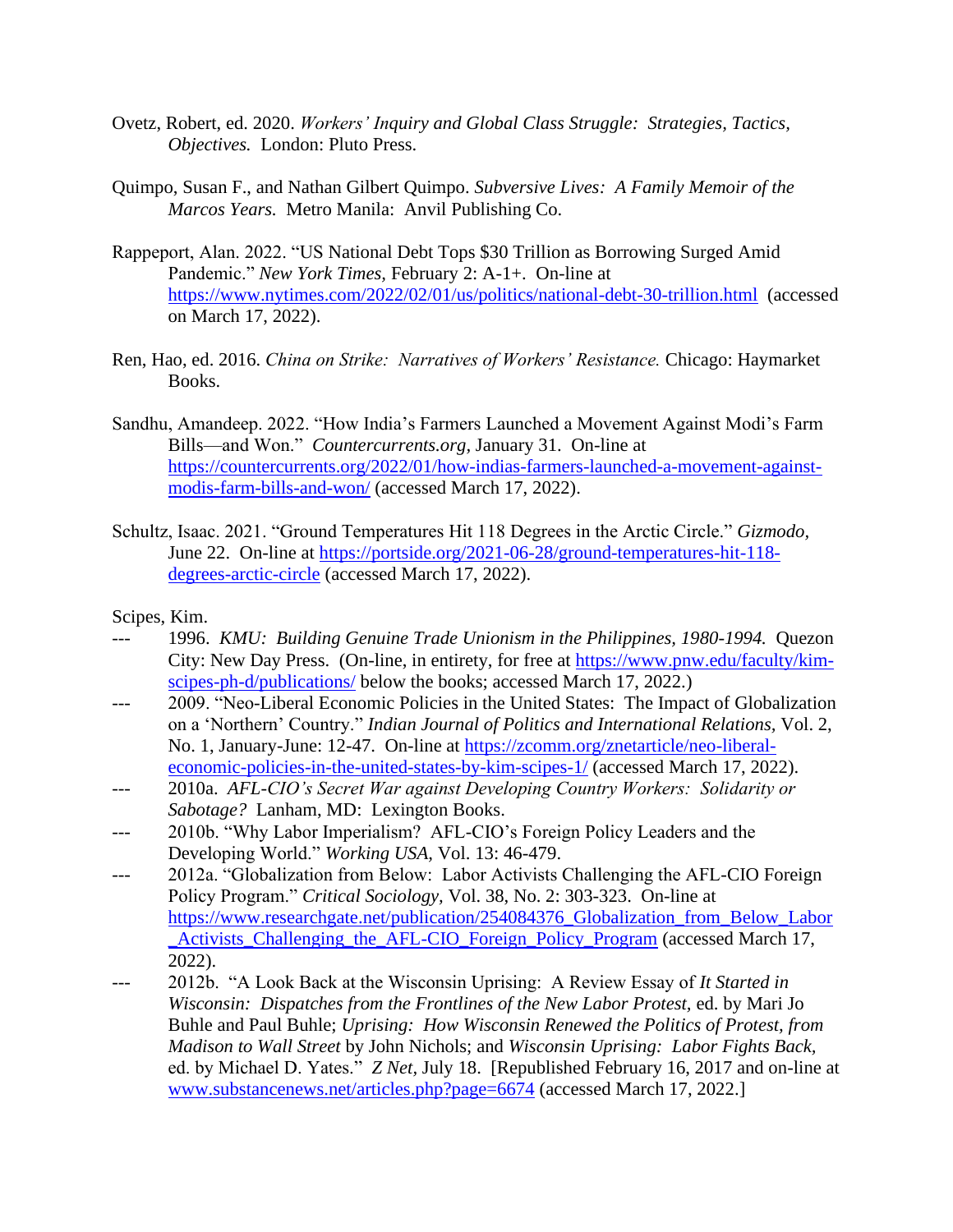- 2016a. "Introduction" to Scipes, ed., 2016: 1-21. On-line at [https://www.academia.edu/25374866/INTRODUCTION\\_to\\_Scipes\\_ed\\_Building\\_Global](https://www.academia.edu/25374866/INTRODUCTION_to_Scipes_ed_Building_Global_Labor_Solidarity) [\\_Labor\\_Solidarity](https://www.academia.edu/25374866/INTRODUCTION_to_Scipes_ed_Building_Global_Labor_Solidarity) (accessed March 17, 2022).
- 2016b. "Multiple Fragments—Strength or Weakness? Theorizing Global Labor Solidarity" in Scipes, ed., 2016: 23-48. (This can be downloaded at [https://www.researchgate.net/publication/315617986\\_Multiple\\_Fragments--](https://www.researchgate.net/publication/315617986_Multiple_Fragments--Strengths_or_Weaknesses_Theorizing_Global_Labor_Solidarity) Strengths or Weaknesses Theorizing Global Labor Solidarity (accessed March 17, 2022).
- --- 2017. "Addressing Seriously the Environmental Crisis: A Bold, "Outside of the Box" Suggestion for Addressing Climate Change and other Forms of Environmental Destruction." *Class, Race and Corporate Power,* Vol. 5, Iss. 1, Article 2. On-line at <https://digitalcommons.fiu.edu/classracecorporatepower/vol5/iss1/2> (accessed March 17, 2022).
- 2018a. "I Read the News Today, Oh Boy!" Z Net, August 4. On-line at <https://zcomm.org/znetarticle/i-read-the-news-today-oh-boy/> (accessed March 17, 2022).
- --- 2018b. "Another Type of Trade Unionism IS Possible: The KMU Labor Center of the Philippines and Social Movement Unionism." *Labor and Society,* Vol. 21: 349-367.
- --- 2020a. "The AFL-CIO's Foreign Policy Program: Where Historians Now Stand." *Class, Race and Corporate Power,* Vol. 8, Iss. 2, Article 5. On-line at <https://digitalcommons.fiu.edu/classracecorporatepower/vol8/iss2/5/> (accessed March 17, 2022).
- 2020b. "Regional Aspirations with a Global Perspective: Development in East Asian Labour Studies." *Educational Philosophy and Theory,* Vol. 52, No 11: 1214-1224. [https://www.researchgate.net/publication/341719609\\_Regional\\_aspirations\\_with\\_a\\_glob](https://www.researchgate.net/publication/341719609_Regional_aspirations_with_a_global_perspective_Developments_in_East_Asian_labour_studies) [al\\_perspective\\_Developments\\_in\\_East\\_Asian\\_labour\\_studies](https://www.researchgate.net/publication/341719609_Regional_aspirations_with_a_global_perspective_Developments_in_East_Asian_labour_studies) (accessed March 17, 2022).
- 2021. *Building Global Labor Solidarity: Lessons from the Philippines, South Africa, Northwestern Europe, and the United States.* Lanham, MD: Lexington Books.
- Scipes, Kim, ed. 2016. *Building Global Labor Solidarity in a Time of Accelerating Globalization.* Chicago: Haymarket Books.
- Scott, James. 1985. *Weapons of the Weak: Everyday Forms of Peasant Resistance.* New Haven and London: Yale University Press.
- Smucker, Jonathan Matthew. 2017. *Hegemony How-To: A Roadmap for Radicals.* Oakland: AK Press.
- Solnit, David, and Rebecca Solnit. 2009. *The Battle of the Story of The Battle of Seattle.* Edinburgh: AK Press.
- Starr, Amory. 2005. *Global Revolt: A Guide to the Movements against Globalization.* London and New York: Zed Press.
- Steffen, Will, et. al. 2015. "Planetary Boundaries: Guiding Human Development on a Changing Planet." *Science,* February 13, Vol. 347, Issue 6223. On-line at <https://www.science.org/doi/10.1126/science.1259855> (accessed March 17, 2022).